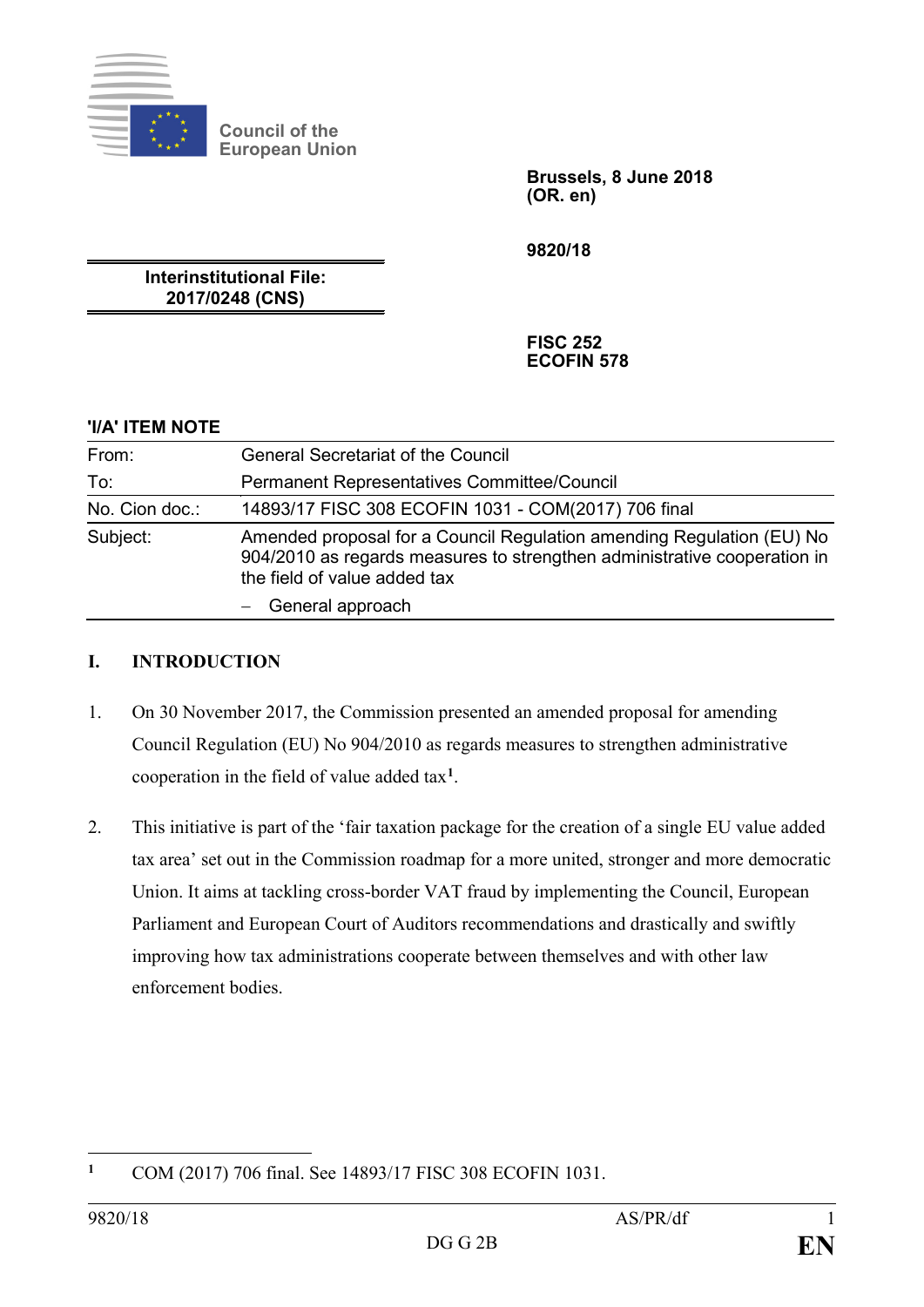- 3. The proposal aims at adding measures specifically designed to tackle the main types of crossborder fraud schemes across the EU to Council Regulation (EU) No 904/2010**[2](#page-1-0)** , which is the reference legal basis for administrative cooperation.
- 4. The main objectives of the proposal are:
	- jointly processing and analysing all relevant data within Eurofisc;
	- improving the operational framework for coordinated checks between Member States;
	- developing the exchange of data between Member States' tax administrations and law enforcement authorities at EU level;
	- tackling fraud involving the dual VAT regime applicable to cars by improving access to vehicle registration data;
	- fighting fraud involving customs procedures 42 and 63.
- 5. The issues covered by this legislative proposal are high on the EU VAT agenda. In its conclusions of 25 May 2016**[3](#page-1-1)**, the Council welcomed the Commission Communication "Towards a single EU VAT area – Time to decide" (VAT Action Plan) and took note of the Special Report of the Court of Auditors No. 24: "Tackling intra-Community VAT Fraud: More action needed", as well as of the findings and recommendations set out therein.
- 6. At this occasion, the Council recalled the Council conclusions of 15 May 2012 "On the Future of VAT", where the Council had emphasised that the EU needs a simpler VAT system, which at the same time is more efficient, more robust, fraud-proof and tailored for single market and had pointed out the following principles and legal considerations, which should be taken into account in furtherance of any future action: cost-efficiency, proportionality, unanimity, data protection legislation, compliance with the subsidiarity principle and full respect for the respective competences of the Union and the Member States.

<span id="page-1-0"></span> $\overline{2}$ **<sup>2</sup>** Council Regulation (EU) No 904/2010 of 7 October 2010 on administrative cooperation and combating fraud in the field of value added tax (recast).

<span id="page-1-1"></span>**<sup>3</sup>** See 9494/16 FISC 86 ECOFIN 509.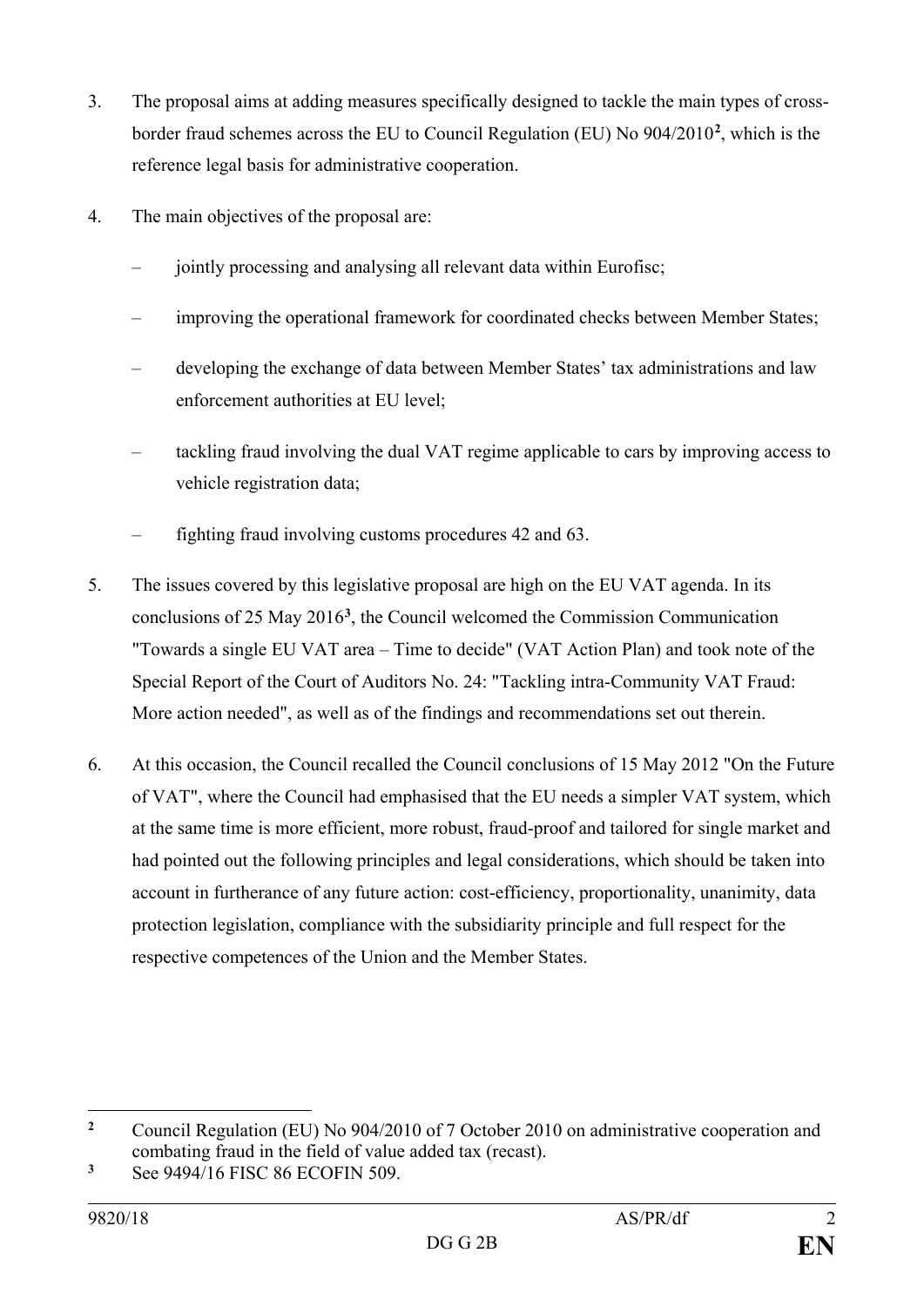- 7. The Council further agreed that the EU VAT system needed to be modernised and improved with these general objectives in mind, while stressing the importance of keeping the EU's business environment competitive and acknowledging the objectives outlined in the VAT Action Plan, which provide a framework to achieve a Single EU VAT area.
- 8. Given the utmost importance of robust legal rules which hamper VAT fraud, the Council agreed already in 2016 with the Commission and the Court of Auditors that improving administrative cooperation between tax authorities was of significant importance in the fight against VAT fraud. Therefore, the Council also took note of the Commission's intention to table in 2017 a legislative proposal that would aim at improving the exchange, sharing and analysis of key information and foresee conducting of joint audits.
- 9. The Commission proposal broadly reflects the Council's request for an improvement of information exchange that would result in a clear improvement of efficiency in the fight against VAT fraud, by proposing ways of addressing legal obstacles and practical limitations that might exist in the EU and in the Member States that prevent from making a qualitative leap in this area in the EU.
- 10. With a view to addressing the challenges both to customs and tax authorities, the proposal also meets the Council's request to promote co-operation and cover the full range of available means and methods and alignment of procedures, including, *inter alia*, VIES, Eurofisc, feedback procedures and customs procedure 42.
- 11. The European Parliament has not yet delivered its opinion on this legislative proposal.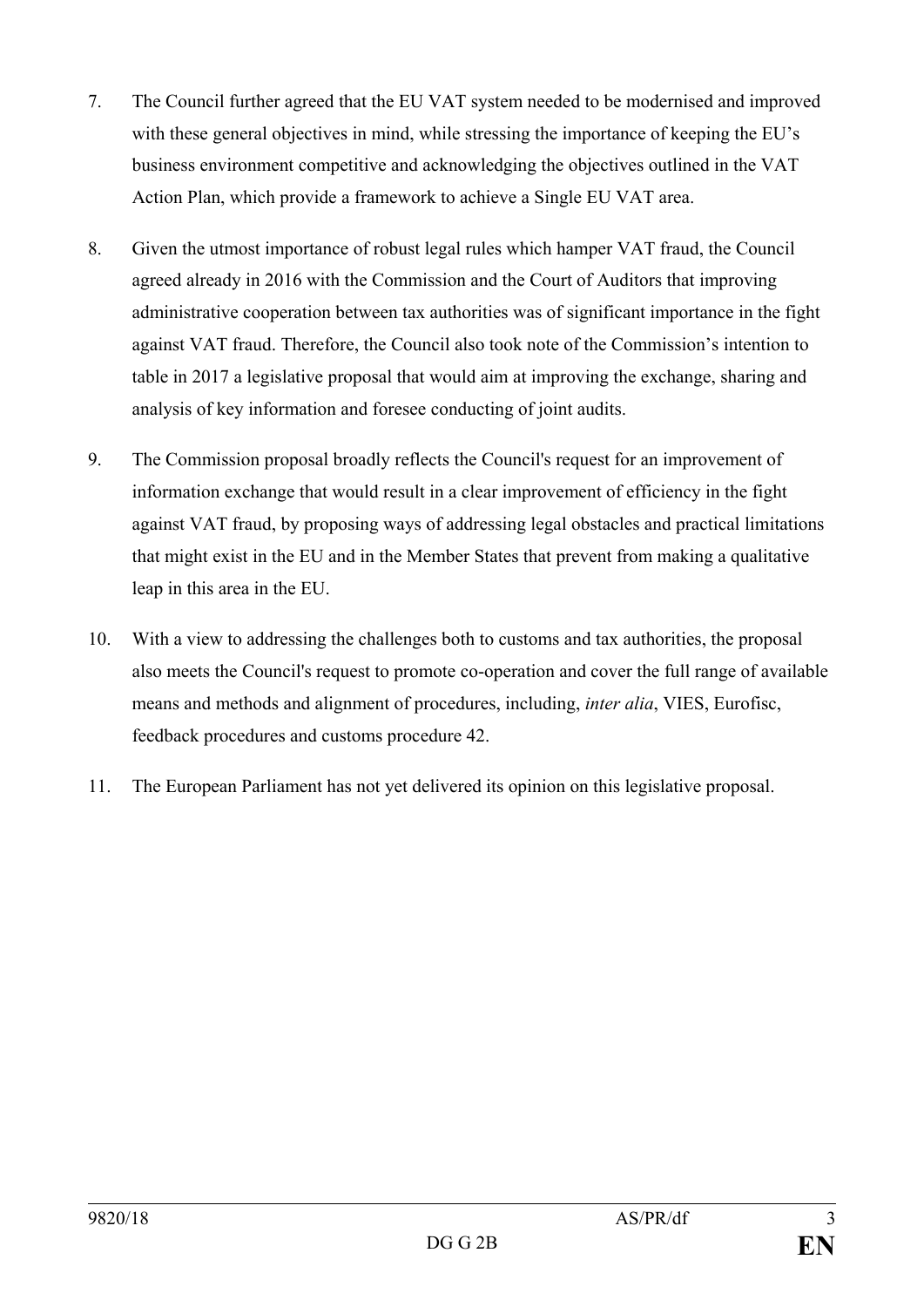## **II. STATE OF PLAY**

- 12. The Bulgarian Presidency has prioritized work on this file. In its Tax Policy Roadmap, the Bulgarian Presidency committed to seek agreement on the key elements on the basis of the proposal presented by the Commission.**[4](#page-3-0)** In 2018, five meetings of the Working Party on Tax Questions (WPTQ) took place (24 January, 7 February, 7 March, 13 April and 3 May 2018).
- 13. On 25 May 2018, ECOFIN Council was not in a position to agree on a general approach on this important legislative proposal. On 6 June 2018, at the meeting of the High Level Working Party for taxation (HLWP), delegations could largely support the last amendments suggested by the Commission and the Presidency in relation to Recitals 2 and 13 and to Article 7(4a).
- 14. In the course of the negotiations, Member States deemed it appropriate and necessary, in order to allow for early progress in the field of administrative co-operation in VAT area, to advance the work on the core of this Commission proposal. Therefore, the Council will subsequently continue to work on the elements of the Commission proposal relating to the certified taxable person (namely Article 1(3)(a), Article 1(3)(c), Article 1(9), the relevant parts of Article 3, 2nd subparagraph, and the corresponding recitals (4 to 7)), when discussing the following legislative proposals :
	- i) Proposal for a Council Directive amending Directive 2006/112/EC as regards harmonising and simplifying certain rules in the value added tax system and introducing the definitive system for the taxation of trade between Member States; and the
	- ii) Proposal for a Council Implementing Regulation amending Implementing Regulation (EU) No 282/2011 as regards certain exemptions for intra-Community transactions.

<span id="page-3-0"></span> $\overline{\mathbf{4}}$ **<sup>4</sup>** Doc. 5668/18 FISC 37, point 34.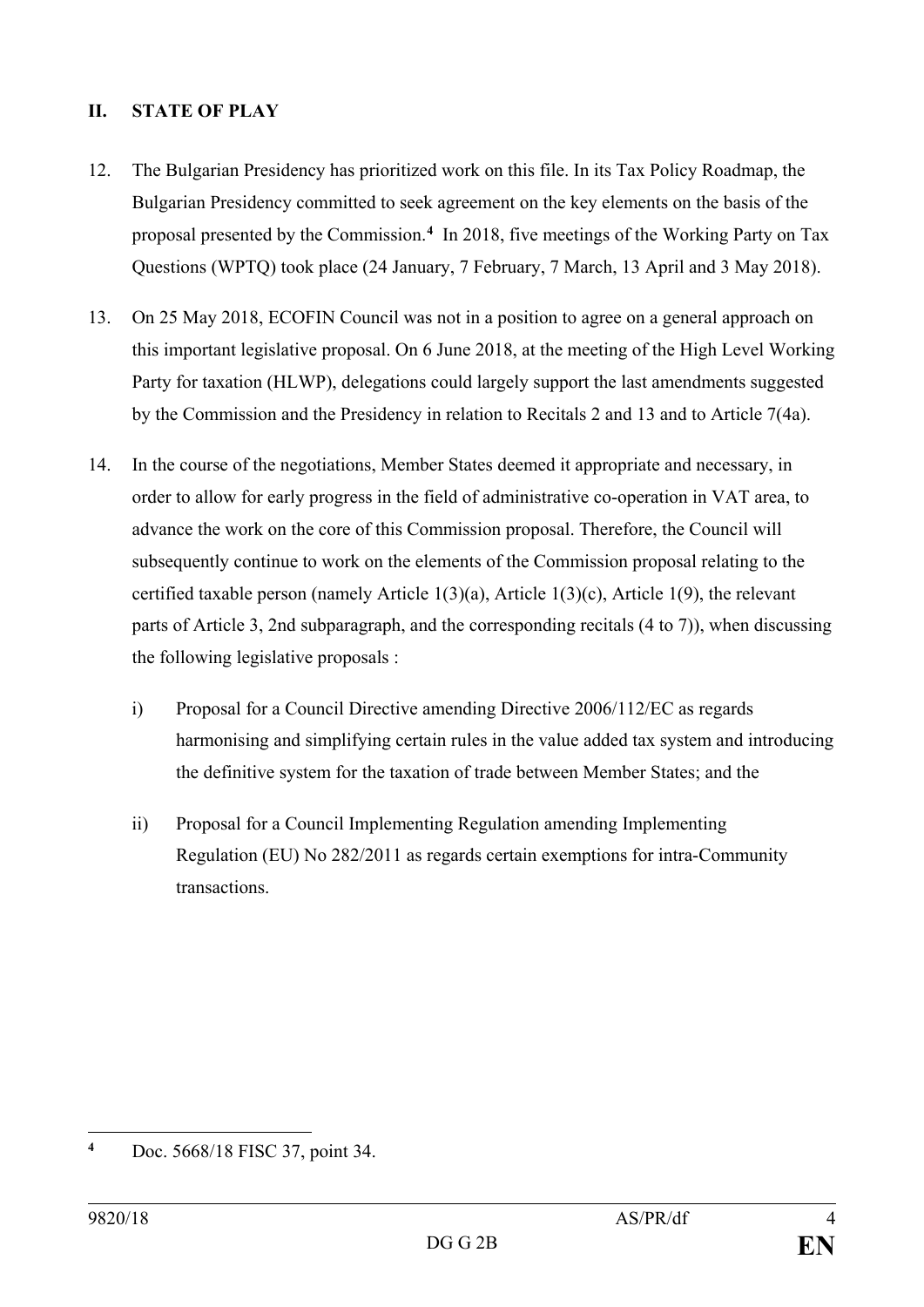Member States also stressed the need to continue to work in the Council on the elements of this Commission proposal relating to the small and medium enterprises (namely Article 1(10), the relevant parts of Article 3, 4th subparagraph, and the corresponding recital (12)), when discussing the Proposal for a Council Directive amending Directive 2006/112/EC as regards the special scheme for small enterprise (the so called "SMEs proposal").

## **III. THE WAY FORWARD**

- 15. Following the positive outcome of the discussions at HLWP meeting on 6 June, the Presidency suggested by silence procedure a new version of the compromise text, which included the last amendments suggested at the HLWP. That text was agreed by all delegations and by the Commission.
- 16. Therefore, in view of reaching a general approach at the upcoming meeting of ECOFIN Council on 22 June 2018, the Presidency tables that compromise text, as set out in Annex to this note, which should be acceptable to all delegations.
- 17. The Committee of Permanent Representatives is therefore invited to recommend that the Council adopts, as an "A" item on the agenda of a forthcoming meeting, a general approach on the text of the draft Regulation on the basis of the Presidency compromise text set out in Annex to this note, with a view to adopting the Regulation at a later date, subject to receiving the opinion of the European Parliament and legal-linguistic revision.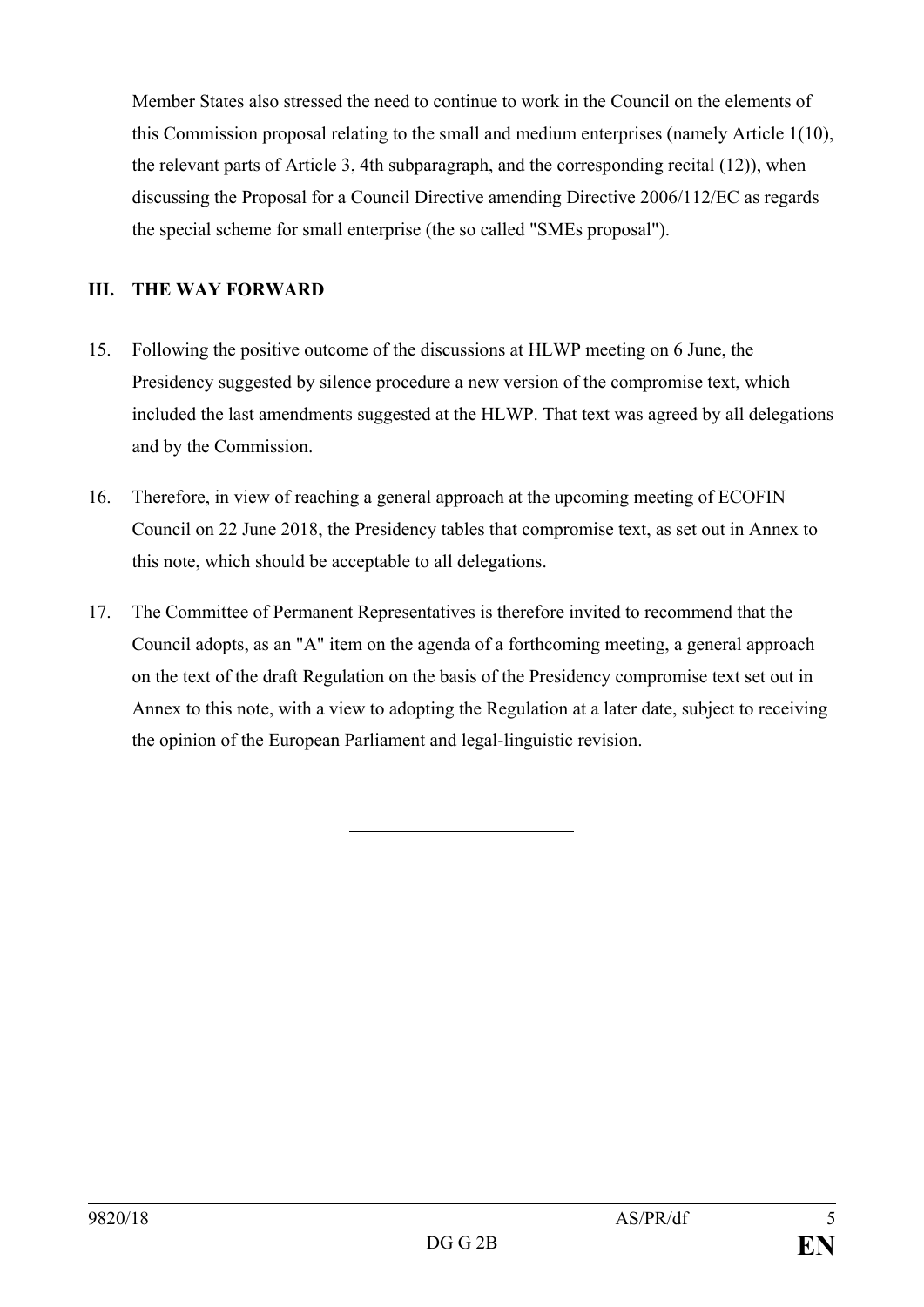#### **DRAFT**

## **COUNCIL REGULATION**

# **amending Regulation (EU) No 904/2010 and Regulation (EU) 2017/2454 as regards measures to strengthen administrative cooperation in the field of value added tax**

THE COUNCIL OF THE EUROPEAN UNION,

Having regard to the Treaty on the Functioning of the European Union, and in particular Article 113 thereof,

Having regard to the proposal from the European Commission,

After transmission of the draft legislative act to the national parliaments,

Having regard to the opinion of the European Parliament<sup>[1](#page-5-0)</sup>,

Having regard to the opinion of the European Economic and Social Committee<sup>[2](#page-5-1)</sup>,

Acting in accordance with a special legislative procedure,

Whereas:

<span id="page-5-1"></span><span id="page-5-0"></span> $\mathbf{1}$  $\frac{1}{2}$  OJ C […], […], p. […]. **<sup>2</sup>** OJ C […], […], p. […].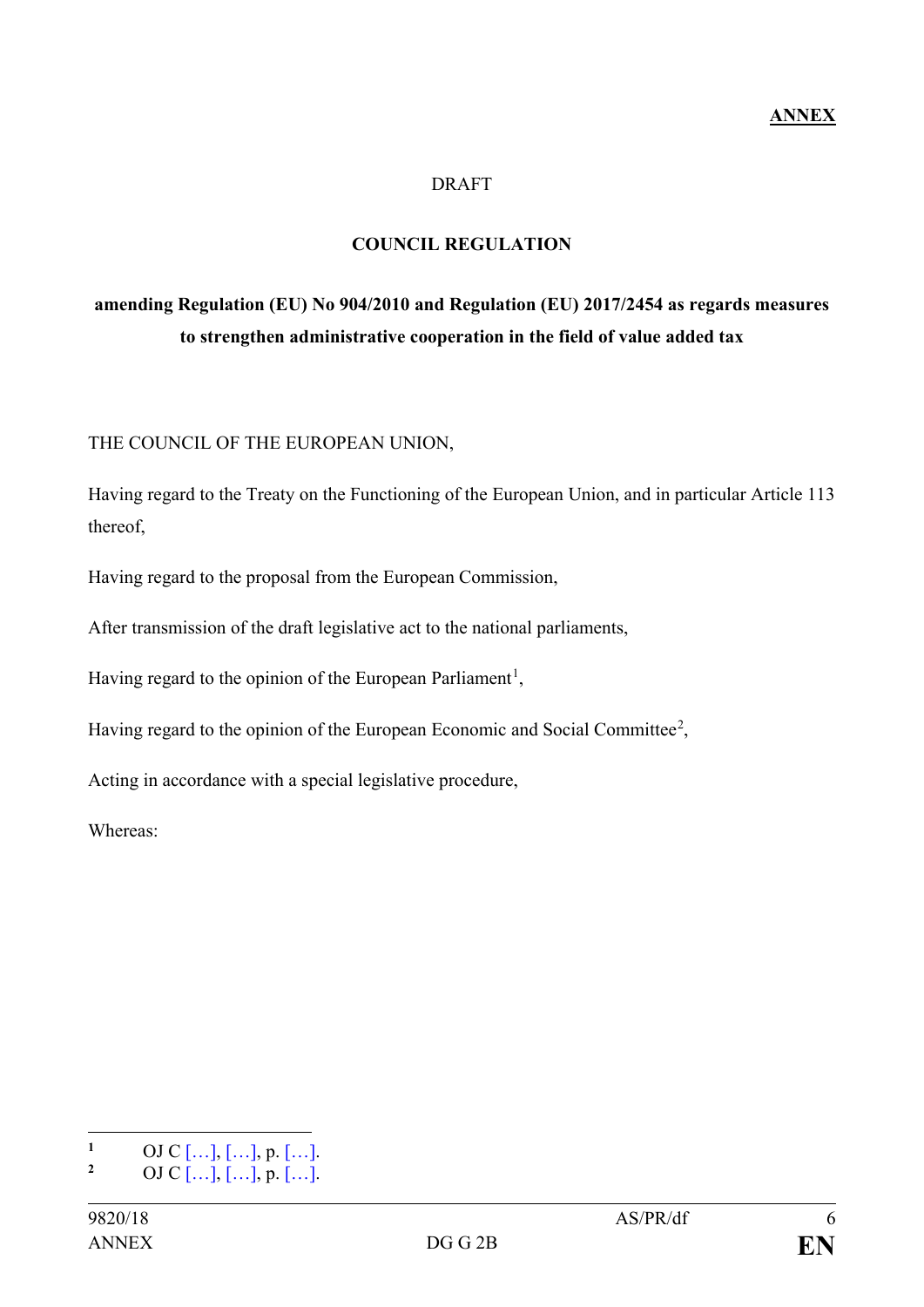(1) The current system for the taxation of trade between Member States is based on transitional arrangements introduced in 1993 which have become outdated and prone to fraud in the context of a highly complex value added tax (VAT) system. The Commission put forward a proposal[3](#page-6-0) setting out the principles for a definitive VAT system for cross-border business-tobusiness trade between Member States that would be based on the taxation of cross-border supplies in the Member State of destination. Given the fact that it could take several years for the definitive VAT system for intra-Union trade to be fully implemented, short term measures are needed to combat cross-border VAT fraud more effectively and in a more timely manner. Improving and simplifying the administrative cooperation instruments, in particular Eurofisc, is also of significant importance in the fight against VAT fraud in general and to strengthen trust between tax authorities before the definitive VAT regime is introduced.

<span id="page-6-0"></span> $\overline{\mathbf{3}}$ **<sup>3</sup>** COM(2017) 569 final of 4 October 2017.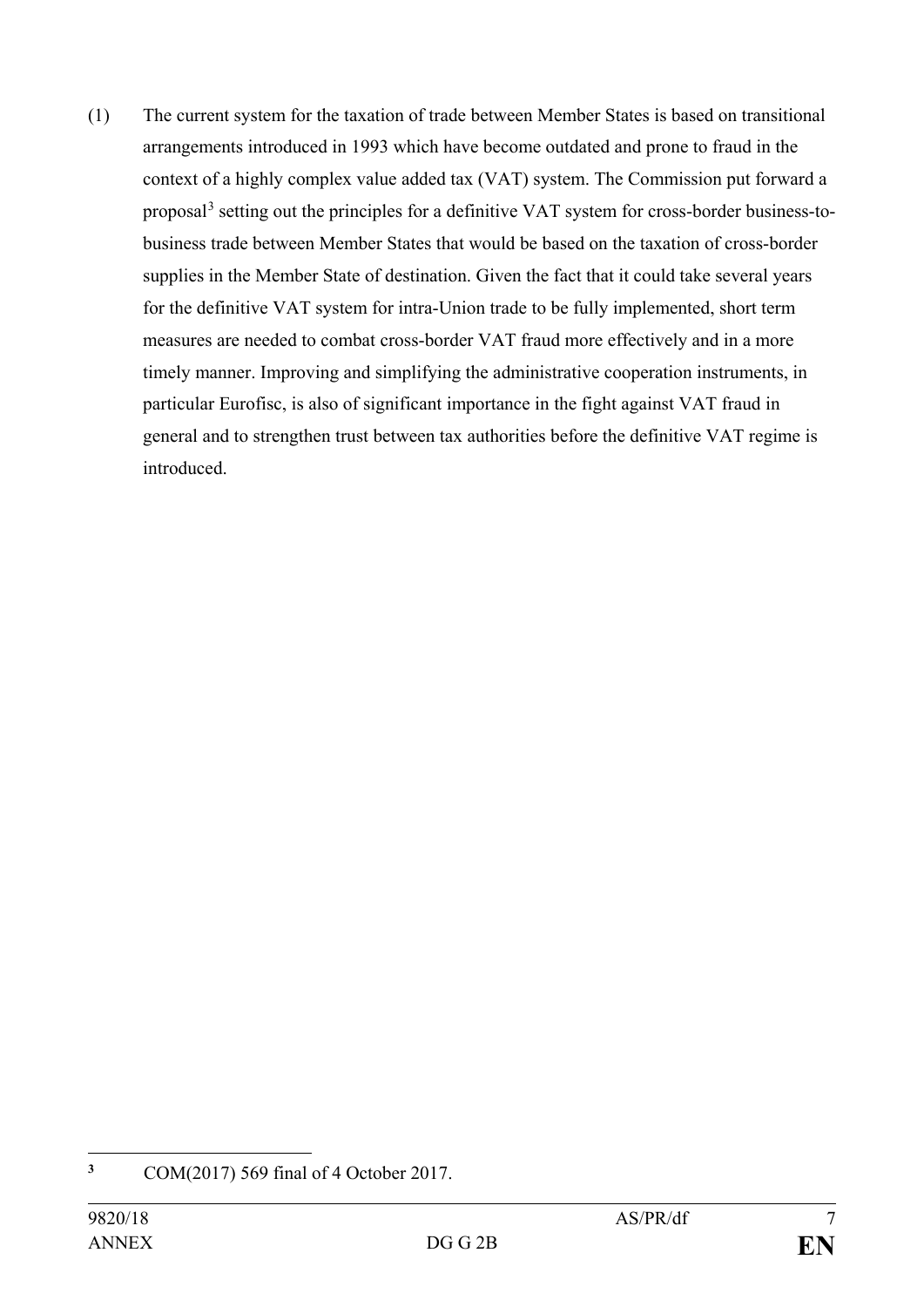(2) Carrying out an administrative enquiry is often necessary to combat VAT fraud in particular when the taxable person is not established in the Member States where the tax is due. To ensure the proper enforcement of VAT and to avoid duplication of work and administrative burden of tax authorities and business, where at least two Member States consider that an administrative enquiry into the amounts declared by a taxable person not established on their territory but taxable therein is necessary, the Member State where the taxable person is established should undertake the enquiry unless it is able to provide the information requested. The requiring Member States should stand ready to assist the Member State of establishment by taking part actively in the enquiry. As the officials of the requesting Member States might have better knowledge of the facts and circumstances of the case and where the requested Member State has not required officials from the requesting Member States the officials of the latter should be able to be present during the administrative enquiry in so far as conditions under national law of the requested Member State for such a presence are met. In this occasion the officials of the requesting Member States should have access to the same premises and documents as the officials of the requested Member State through their intermediation. Where the legislation of the requested Member State contains such conditions for providing the presence it should be assumed that the requested Member State shall undertake the necessary actions to satisfy these conditions. In any case officials from the requesting Member States should, where they deem it necessary, have the possibility to be present for consultation on the enquiry in the requested Member State with its officials after informing them. The purpose of such consultation could be to exchange views and information about the development of the enquiry and to propose and discuss possible actions.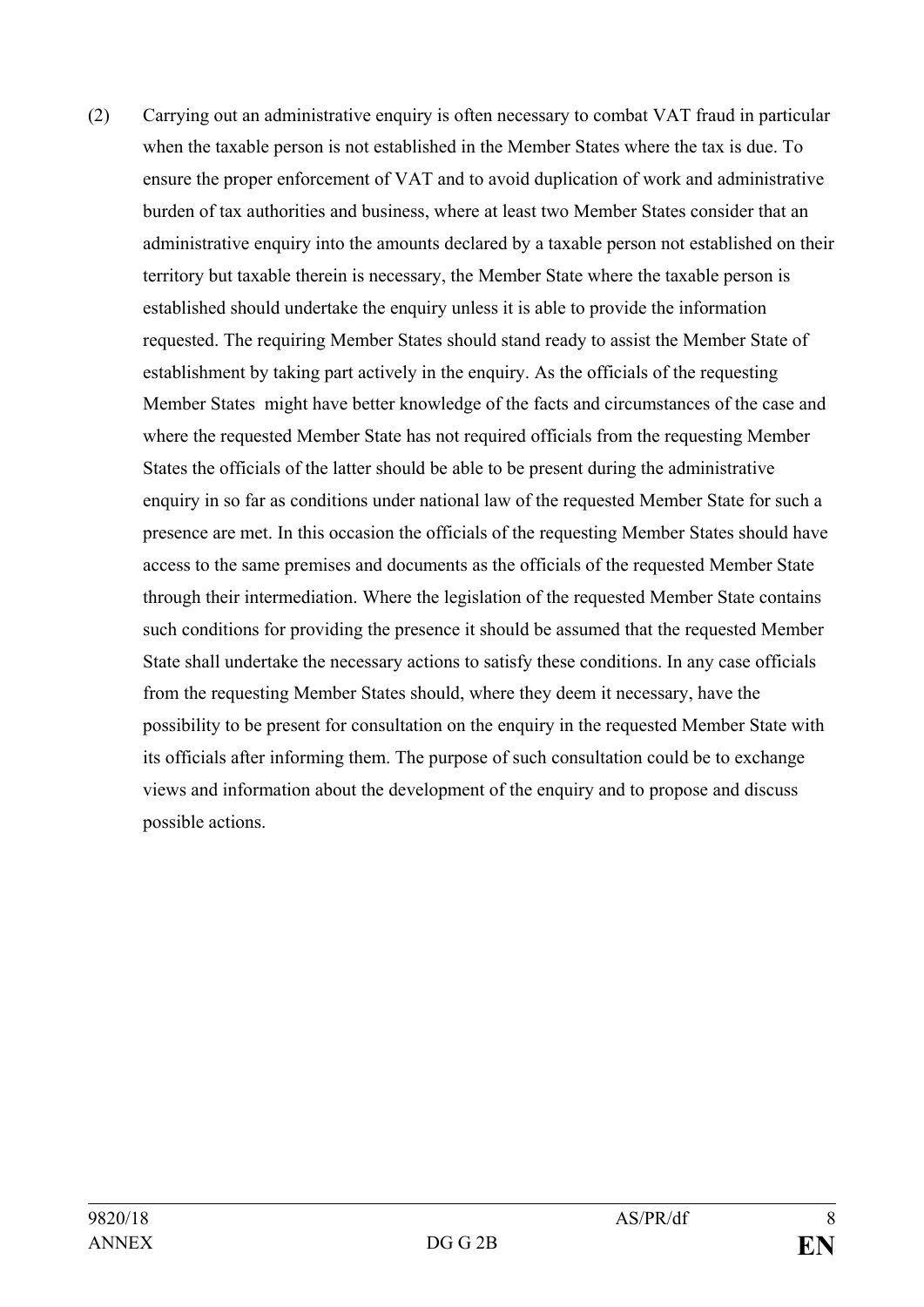- (3) Forwarding information without a prior request to the competent authorities of other Member States in accordance with Council Regulation (EU) No  $904/2010^4$  $904/2010^4$  $904/2010^4$  should be as simple and effective as possible. It is therefore necessary to allow competent authorities to forward information by means other than the standard forms when they deem other secure means more appropriate and agree to use them or when the information has been received from a third country.
- (4) The VAT exemption for the imports of goods provided for in Article 143(2) of Directive  $2006/112/EC^5$  $2006/112/EC^5$  ('customs procedure 42') is often abused and goods are diverted to the black market without VAT having been paid. It is therefore essential that customs officials when checking whether the requirements for granting the exemption are met, have access to the registry of VAT identification numbers and the recapitulative statements. Furthermore, the information collated by the customs authorities, as part of this procedure, should also be made available to the competent authorities of the Member State where the subsequent intra-Community acquisition must take place.
- (5) In order to tackle fraud arising from the dual VAT regime applicable to cars, Eurofisc liaison officials should be able to access vehicle registration data in an automated way. It would allow them to identify swiftly who has committed the fraudulent transactions and where. Such access should be made available via the European Vehicle and Driving Licence Information System (EUCARIS) software application, whose use is mandatory for Member States under Council Decision 2008/615/JHA**[6](#page-8-2)** and Council Decision 2008/616/JHA**[7](#page-8-3)** , as regards vehicle registration data.

<span id="page-8-0"></span> $\overline{a}$ **<sup>4</sup>** Council Regulation (EU) No 904/2010 of 7 October 2010 on administrative cooperation and combating fraud in the field of value added tax (OJ L 268, 12.10.2010, p. 1).

<span id="page-8-1"></span>**<sup>5</sup>** Council Directive 2006/112/EC of 28 November 2006 on the common system of value added tax (OJ L 347, 11.12.2006, p. 1).

<span id="page-8-2"></span>**<sup>6</sup>** Council Decision 2008/615/JHA of 23 June 2008 on the stepping up of cross-border cooperation, particularly in combating terrorism and cross-border crime (OJ L 210, 6.8.2008, p. 1).

<span id="page-8-3"></span>**<sup>7</sup>** Council Decision 2008/616/JHA of 23 June 2008 on the implementation of Decision 2008/615/JHA (OJ L 210, 6.8.2008, p. 12).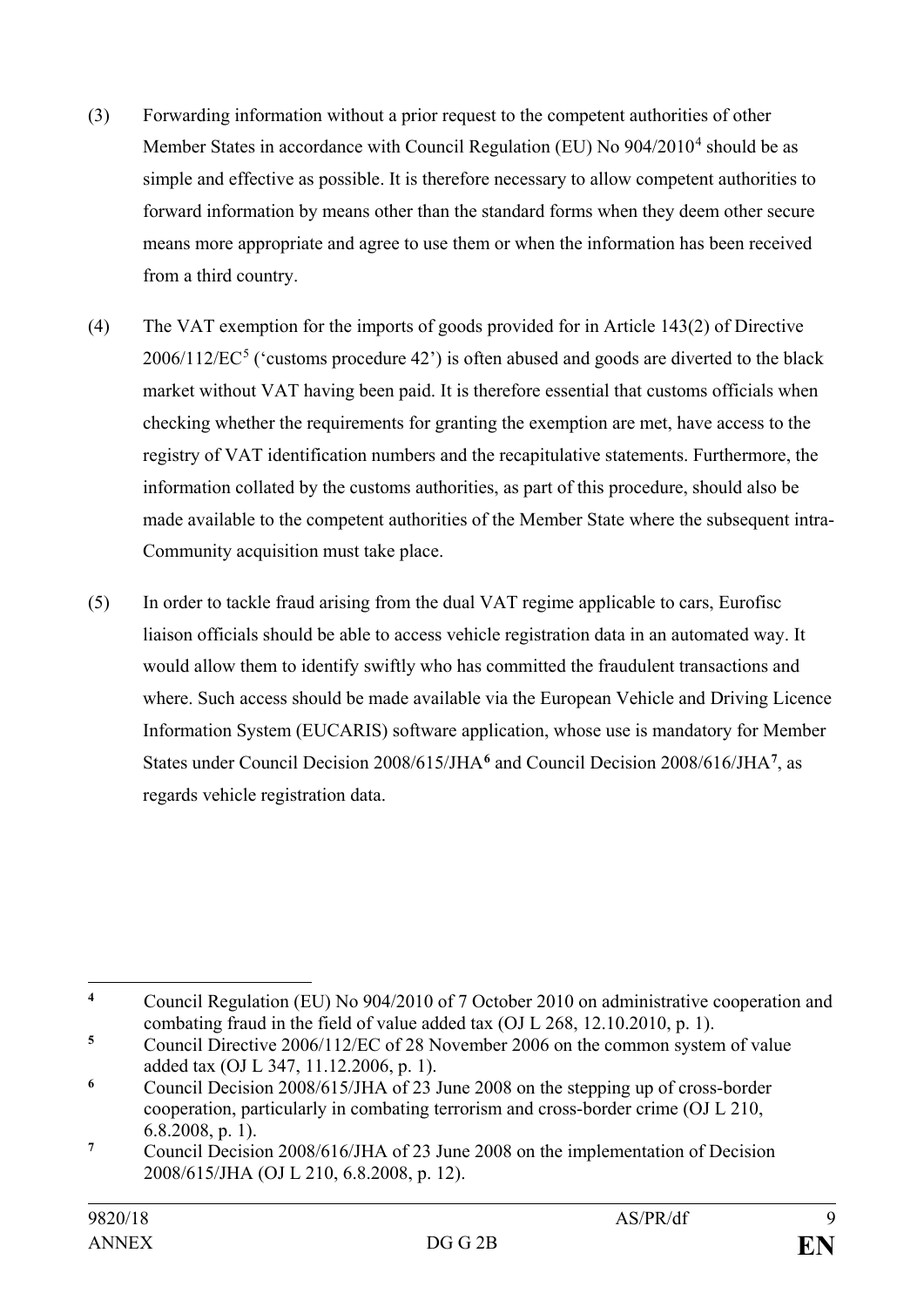- (6) In order to ensure uniform conditions for the implementation of the provisions on automated access to information collated by the customs authorities and to vehicle registration data, implementing powers should be conferred on the Commission. Those powers should be exercised in accordance with Regulation (EU) No 182/2011 of the European Parliament and of the Council<sup>[3](#page-9-0)</sup>.
- (7) For the purpose of ensuring the effective and efficient monitoring of VAT on cross-border transactions, Regulation (EU) No 904/2010 provides for the presence of officials in administrative offices and during administrative enquiries in other Member States. In order to strengthen the capacity of tax authorities to check cross-border supplies, there should be administrative enquiries carried out jointly enabling officials from two or more Member States to form a single team and actively take part in an administrative enquiry carried out jointly.
- (8) In order to combat the most serious cross-border frauds, it is necessary to clarify and strengthen the governance, tasks and functioning of Eurofisc. Eurofisc liaison officials should be able to access, exchange, process and analyse all necessary information swiftly and coordinate any follow-up actions. However, such coordination does not imply a right for requiring any specific enquiry actions from the participating Member State. It is also necessary to strengthen the fight against VAT fraud at Union level, in particular by enabling Eurofisc liaison officials to receive targeted information from Europol and the European Anti-Fraud Office. Therefore, in order to receive relevant information in return held by Europol and the European Anti-Fraud Office, Eurofisc liaison officials should be able to forward to Europol and the European Anti-Fraud Office, as much information as necessary.

<span id="page-9-0"></span> <sup>8</sup> Regulation (EU) No 182/2011 of the European Parliament and of the Council laying down the rules and general principles concerning mechanisms for control by Member States of the Commission's exercise of implementing powers (OJ L 55, 28.2.2011, p.13).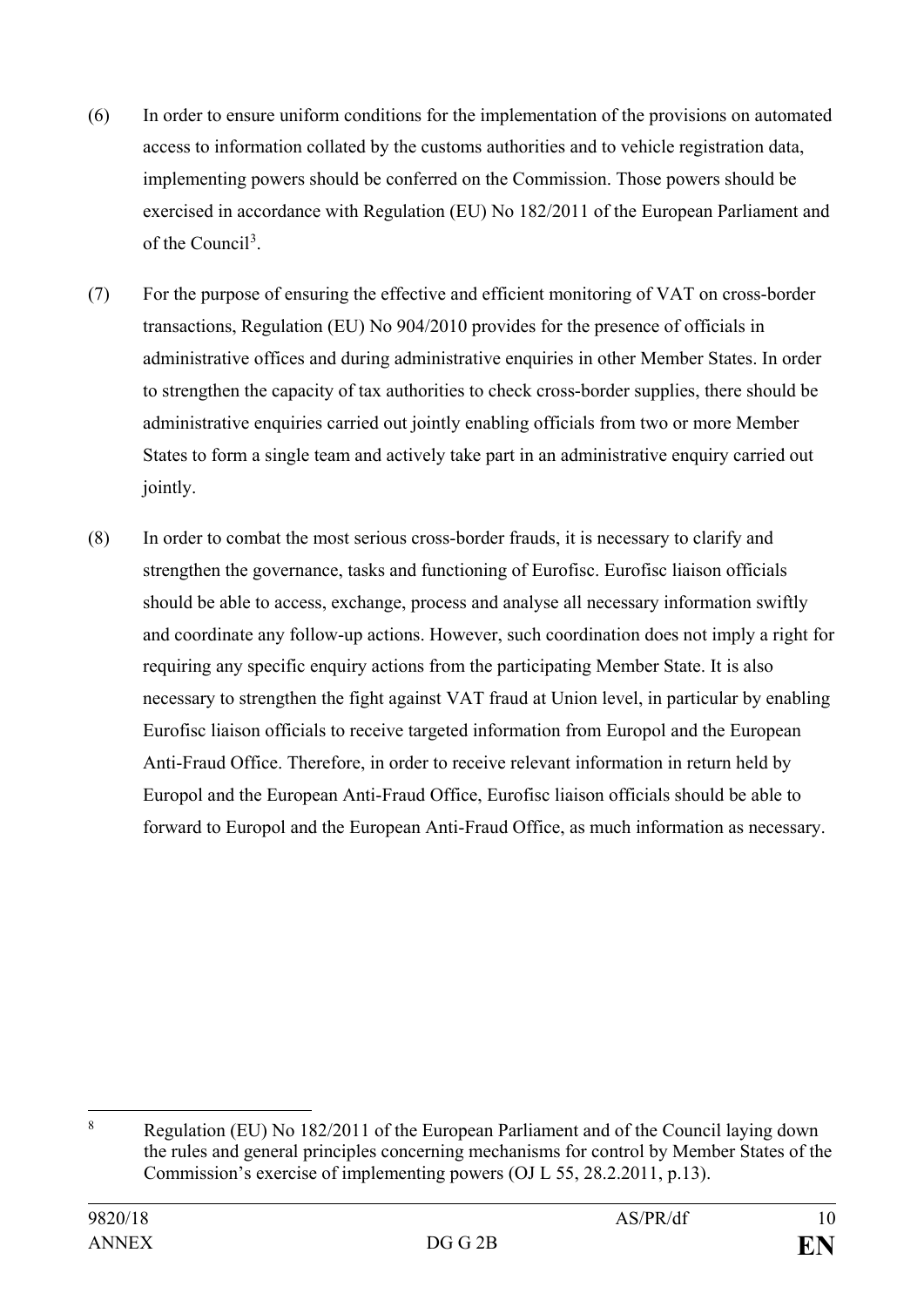- (9) In order to ensure uniform conditions for the implementation of the provisions on Eurofisc, implementing powers should be conferred on the Commission. Those powers should be exercised in accordance with Regulation (EU) No 182/2011.
- (10) Organising the forwarding of requests for VAT refunds pursuant to Article 5 of Council Directive 2008/9/EC**[9](#page-10-0)** offers an opportunity to reduce the administrative burden for the competent authorities to recover unpaid tax liabilities in the Member State of establishment.
- (11) Member States may also communicate to the European Anti-Fraud Office relevant information where they consider it appropriate. This would enable the European Anti-Fraud Office to fulfil its mandate to carry out administrative investigations into fraud, corruption and other illegal activities affecting the financial interests of the Union, and to provide assistance to the Member States in order to coordinate their action to protect the financial interests of the Union against fraud.
- (12) The Commission may have access to the information communicated or collected pursuant to Regulation (EU) No 904/2010 only in so far as it is necessary for care, maintenance and development of the electronic systems hosted by the Commission and used by the Member States for the purpose of this Regulation.

<span id="page-10-0"></span> $\mathbf{q}$ **<sup>9</sup>** Council Directive 2008/9/EC of 12 February 2008 laying down detailed rules for the refund of value added tax, provided for in Directive 2006/112/EC, to taxable persons not established in the Member State of refund but established in another Member State (OJ L 44, 20.2.2008, p. 23).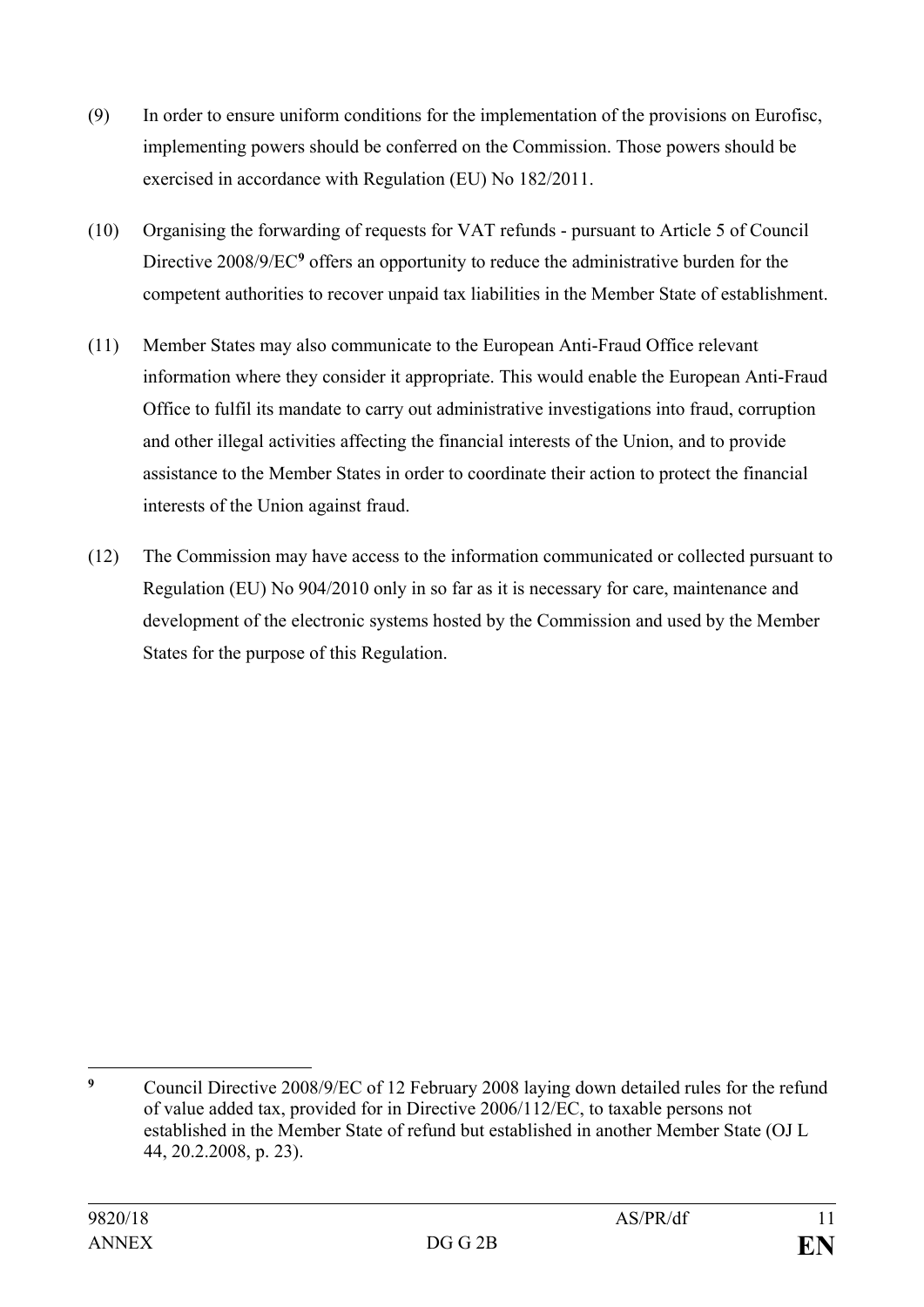(13) Regulation (EU) 2016/679 of the European Parliament and of the Council**[10](#page-11-0)** applies to the processing of personal data for the purpose of Regulation 904/2010. Regulation 45/2001 of the European Parliament and of the Council applies to the processing of personal data by the Union institutions and bodies for the purpose of that Regulation. The fight against VAT fraud is recognised as an important objective of general public interest of both the Union and its Member States. For the purposes of achieving the objectives of Regulation 904/2010, namely the objective to cooperate and to exchange information that helps to effect a correct assessment of VAT, to monitor correct application of VAT, particularly on intra-Community transactions, and to combat VAT fraud, it is appropriate to provide for specific and limited restrictions on certain rights and obligations laid down by Regulation (EU) 2016/679.

More specifically, full application of the rights and obligations foreseen in that Regulation would seriously undermine the effectiveness of the fight against VAT fraud as it would in particular allow the data subjects to obstruct ongoing investigations and risk profiling. This would jeopardise official or legal enquiries, analyses, investigations or procedures that are carried out in accordance with Regulation 904/2010. It would also disable the administrative cooperation between the competent authorities which is a key instrument for the purpose of combating VAT fraud. Consequently, restrictions should be provided as regards the right for transparent information, the right to receive information where personal data are collected from the data subject, the right to receive information where personal data have not been obtained from the data subject, the right of access by the data subject, the right to erasure, the right to object to processing of personal data and the right concerning automated individual decision-making, including profiling. Exercise of these rights should be restricted only as long as it is necessary in order not to undermine the purposes pursued under Article 1 of this Regulation. This restriction should only apply as regards categories of data referred to in Article 1 to the extent it is strictly necessary in order to ensure compliance with VAT legislation, and in Articles 14, 17 and 21a of this Regulation.

<span id="page-11-0"></span> $\overline{a}$ **<sup>10</sup>** Regulation (EU) 2016/679 of the European Parliament and of the Council on the protection of natural persons with regard to the processing of personal data and on the free movement of such data (OJ L 119, 4.5.2016, p. 1).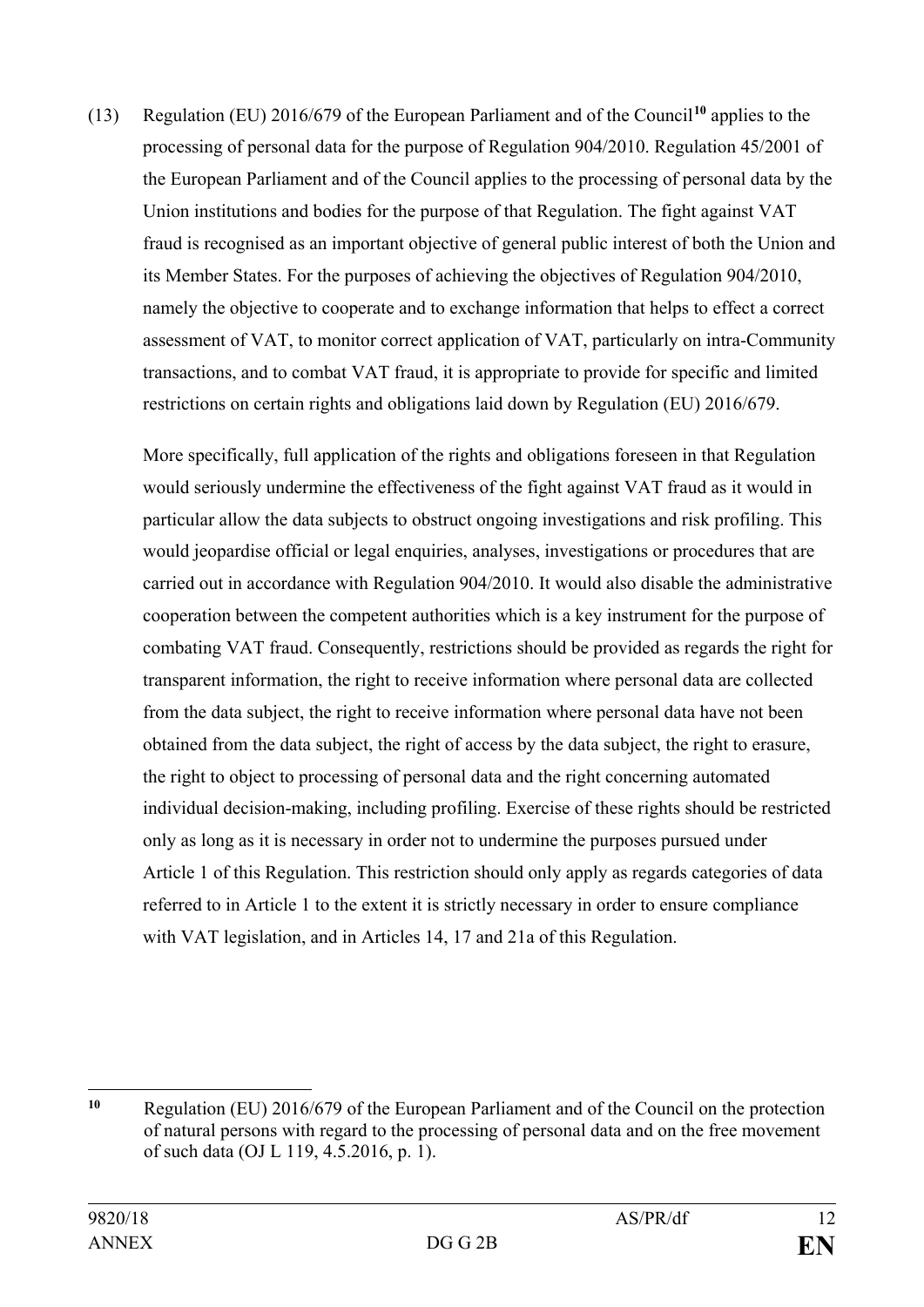As the objective pursued, namely the prevention, investigation and detection of VAT evasion and VAT fraud, cannot be achieved by other less restrictive means of equal effectiveness, these restrictions are strictly necessary for the purpose of achieving the specific purpose in question. They are also proportionate in view of the loss of revenue for the Union and the Member States and the crucial importance of making information available in order to combat fraud effectively. The processing and the storage of information collected and exchanged under this Regulation is limited to the objectives of fight against VAT fraud. Information collected and exchanged under this Regulation does not concern sensitive data. It may not be further processed in a way that is incompatible with such purposes, including prohibition to process it for commercial purposes. As regards the safeguards to prevent abuse or unlawful access or transfer, Regulation 904/2010 already provides detailed conditions concerning the access of the competent national authorities to the data and their subsequent use in order to achieve its general aim provided for under Article 1. The data retention period is limited to what is necessary for the purpose of achieving the objectives pursued.

- (14) As Council Regulation (EU) 2017/2454**[11](#page-12-0)** has also amended Article 17 of Regulation (EU) No 904/2010 with application from 1 January 2021, it is necessary to amend Regulation (EU) 2017/2454 to have correct references to paragraph 1 of Article 17 in paragraph 2 of this Article. As Regulation (EU) 2017/2454 has also amended Annex I of Regulation (EU) No 904/2010 with application from 1 January 2021, it is necessary to amend Regulation (EU) 2017/2454 as Annex I is no longer necessary and therefore should be deleted.
- (15) As the implementation of the provisions on the automated access to the information collated by the customs authorities and to vehicle registration data will require new technological developments, it is necessary to defer their application to allow the Member States and the Commission to carry out those developments.

<span id="page-12-0"></span> $\overline{a}$ **<sup>11</sup>** Council Regulation (EU) 2017/2454 of 5 December 2017 amending Regulation (EU) No 904/2010 on administrative cooperation and combating fraud in the field of value added tax (OJ L 348, 29.12.2017, p. 1).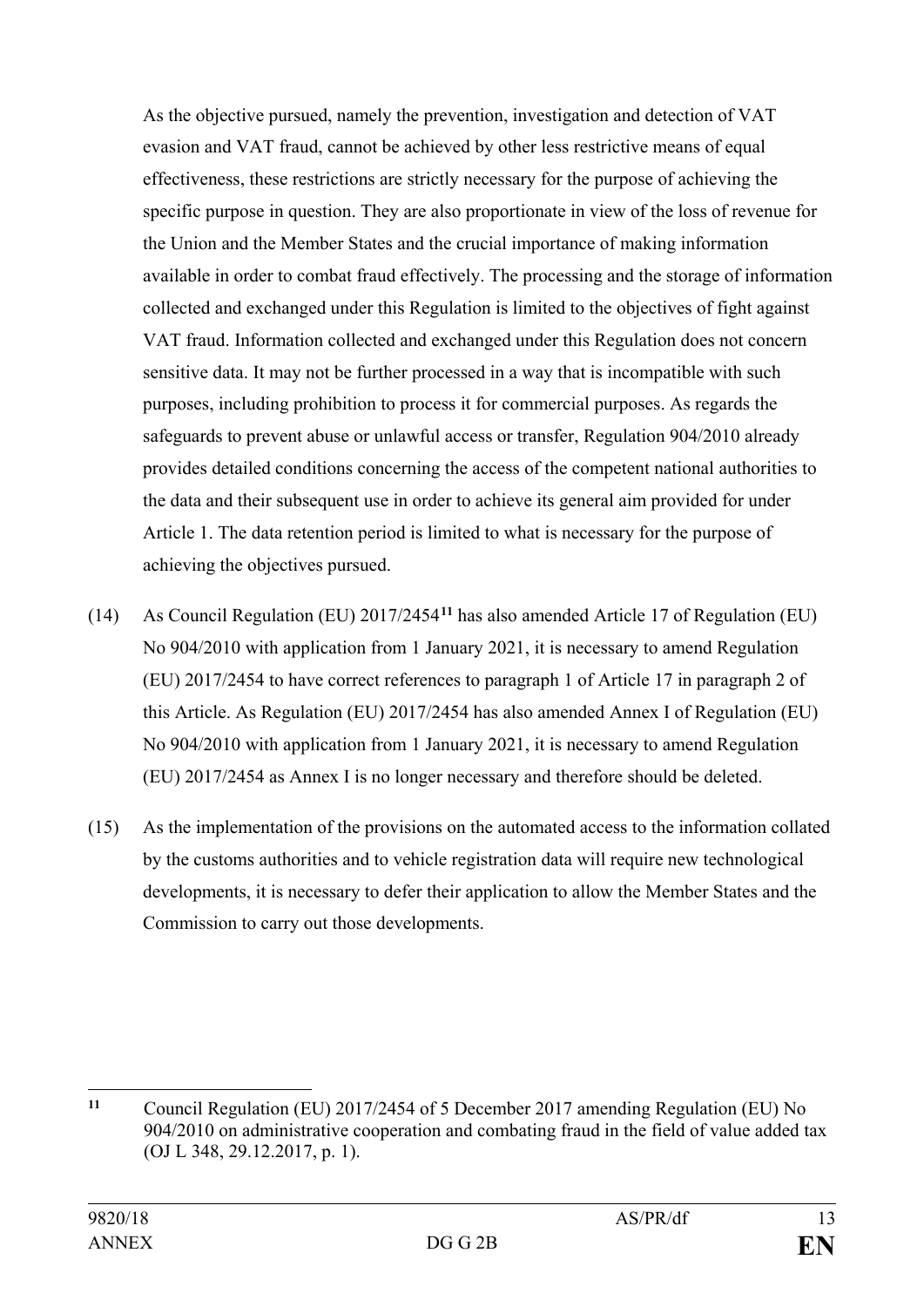- (16) Since the objectives of this Regulation improving the cooperation instruments between Member States and combating cross-border fraud in the field of VAT- cannot be sufficiently achieved by the Member States and can therefore be better achieved at Union level, the Union may adopt measures, in accordance with the principle of subsidiarity as set out in Article 5 of the Treaty on the European Union. In accordance with the principle of proportionality, as set out in that Article, this Regulation does not go beyond what is necessary in order to achieve those objectives.
- (17) The European Data Protection Supervisor was consulted in accordance with Article 28(2) of Regulation (EC) 45/2001 and delivered its formal comments on 21 March 2018.
- (18) Regulation (EU) No 904/2010 and Regulation (EU) 2017/2454 should therefore be amended accordingly,

# HAS ADOPTED THIS REGULATION:

## *Article 1*

## *Amendments to Regulation (EU) No 904/2010*

Regulation (EU) No 904/2010 is amended as follows:

- (1) Article 7 is amended as follows:
	- (a) paragraph 3 is deleted;
	- (b) paragraph 4 is replaced by the following:

'4. The request referred to in paragraph 1 may contain a reasoned request for a specific administrative enquiry. The requested authority shall undertake the administrative enquiry in consultation of the requesting authority where necessary. If the requested authority takes the view that no administrative enquiry is necessary, it shall immediately inform the requesting authority of the reasons thereof.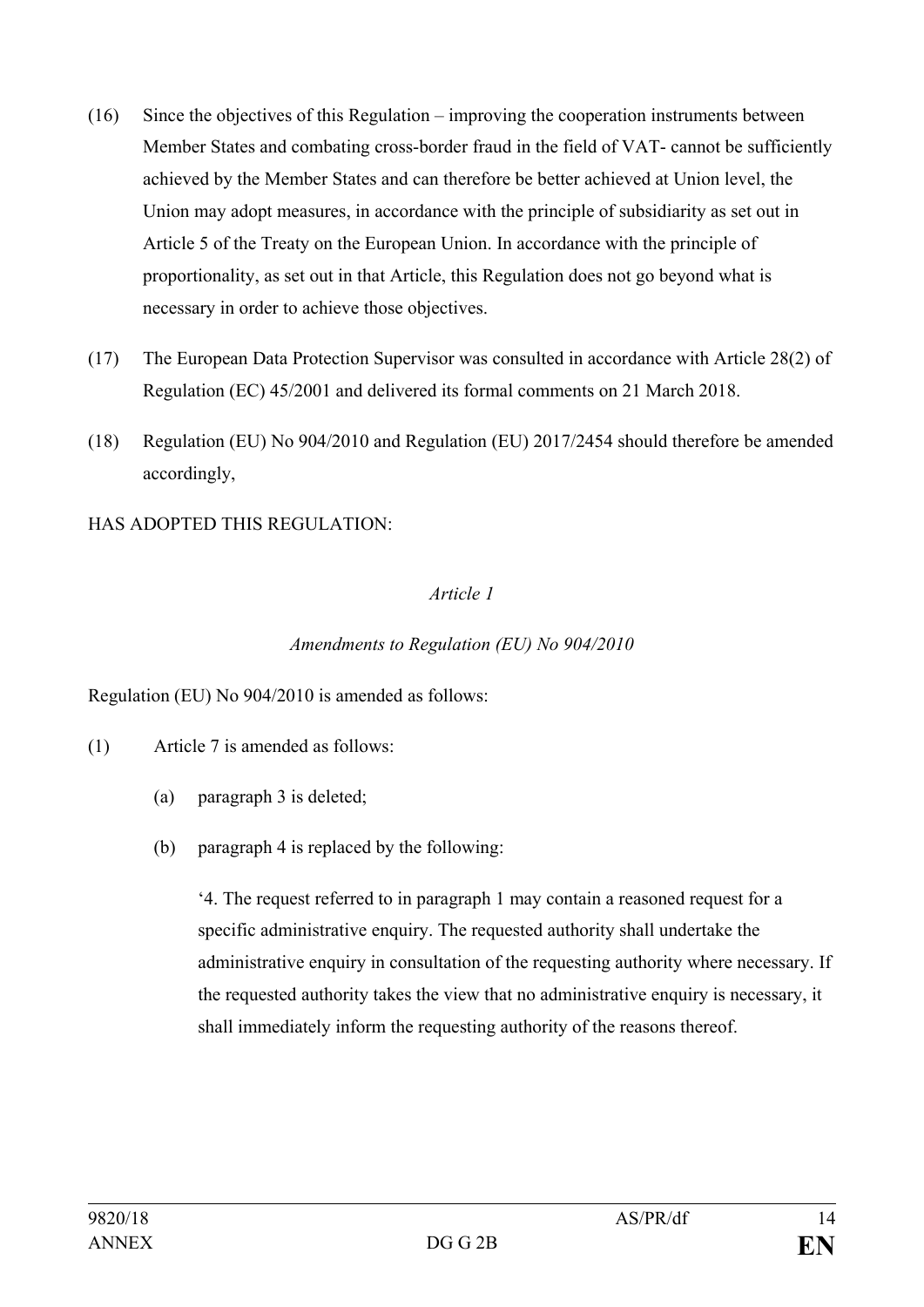Notwithstanding the first subparagraph, an enquiry into the amounts declared or those that should have been declared by a taxable person established in the Member State of the requested authority in connection with supplies of goods or services which are made by this taxable person and which are taxable in the Member State of the requesting authority, may be refused solely on any of the following grounds:

- (a) on the grounds provided for in Article 54(1), assessed by the requested authority in conformity with a statement of best practices concerning the interaction of this paragraph and Article 54(1), to be adopted in accordance with the procedure provided for in Article 58(2);
- (b) on the grounds provided for in paragraphs 2, 3 and 4 of Article 54;
- (c) on the grounds that the requested authority had already supplied the requesting authority with information on the same taxable person as a result of an administrative enquiry held less than two years previously.

Where the requested authority refuses an administrative enquiry referred to in the second subparagraph on the grounds set out in points (a) or (b), it shall nevertheless provide to the requesting authority the dates and values of any relevant supplies made by the taxable person in the Member State of the requesting authority over the previous two years.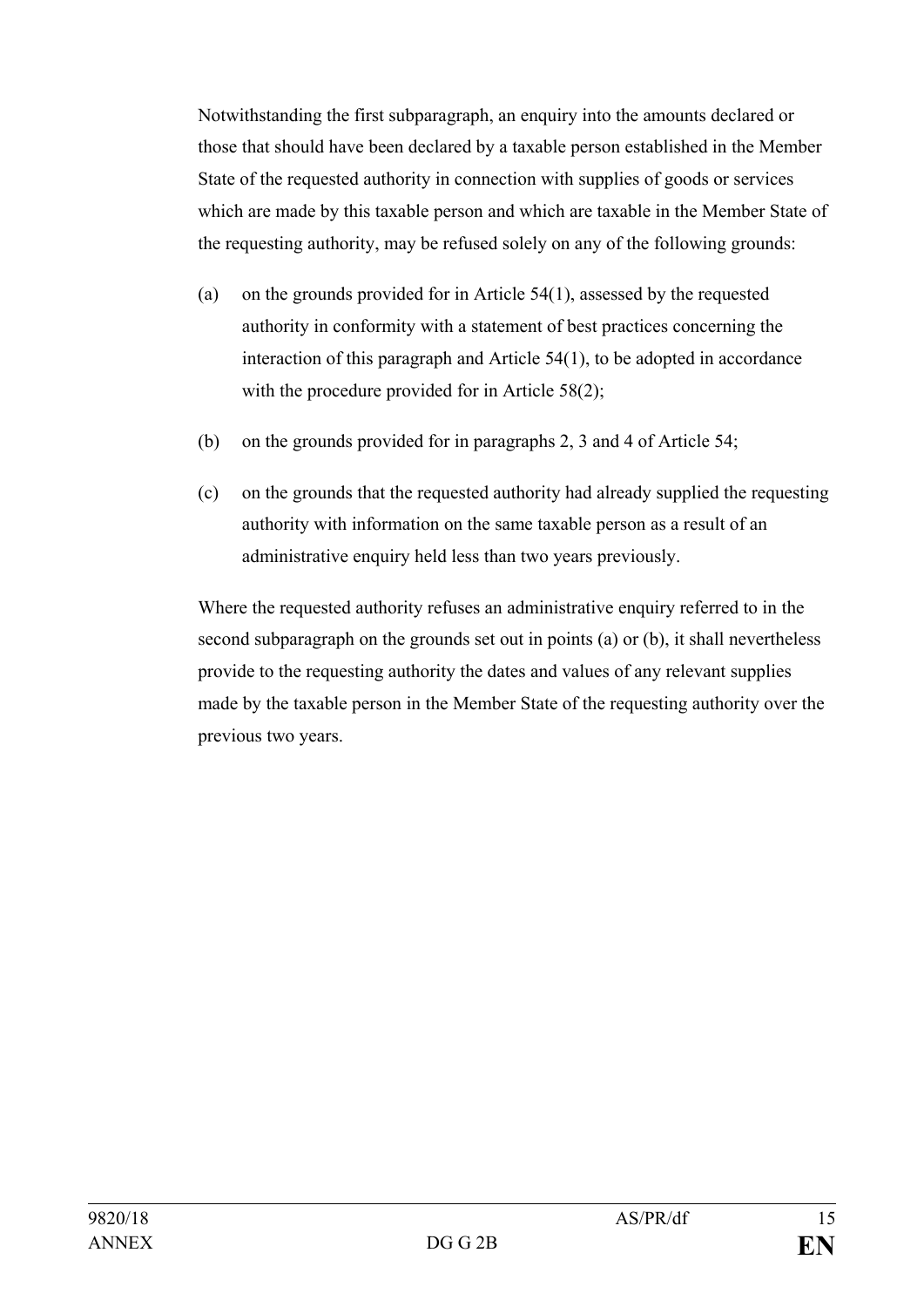#### (c) the following paragraph 4a is added:

4a. Where the competent authorities of at least two Member States consider that an administrative enquiry into the amounts referred to in the second subparagraph of paragraph 4 is required and submit a common reasoned request containing indications or evidence of risks of VAT evasion or fraud, the requested authority shall not refuse to undertake that enquiry except on the grounds provided for in Article 54 (1)(b), (2), (3) or (4). In case the requested Member State already possesses the information requested it shall provide this information to the requesting Member States. In case the requesting Member States are not satisfied with the information received, they shall inform the requested Member State to proceed further with the administrative enquiry.

If the requested Member State so requires, officials authorised by the requesting authorities shall take part in the administrative enquiry. Such administrative enquiry shall be carried out jointly and shall be conducted under the direction and according to the legislation of the requested Member State. The officials of the requesting authorities shall have access to the same premises and documents as the officials of the requested authority and, in so far as it is permitted under the legislation of the requested Member State for its officials, be able to interview taxable persons. The inspection powers of the officials of the requesting authorities shall be exercised for the sole purpose of carrying out the administrative enquiry.

Where the requested Member State has not required officials from the requesting Member States, the officials from any of the requesting Member States shall be able to be present during the administrative enquiry exercising the powers subject to the provisions of Article 28(2), in so far as conditions under national law of the requested Member State are met. In any case, the officials from that requesting Member States shall be able to be present for consultation.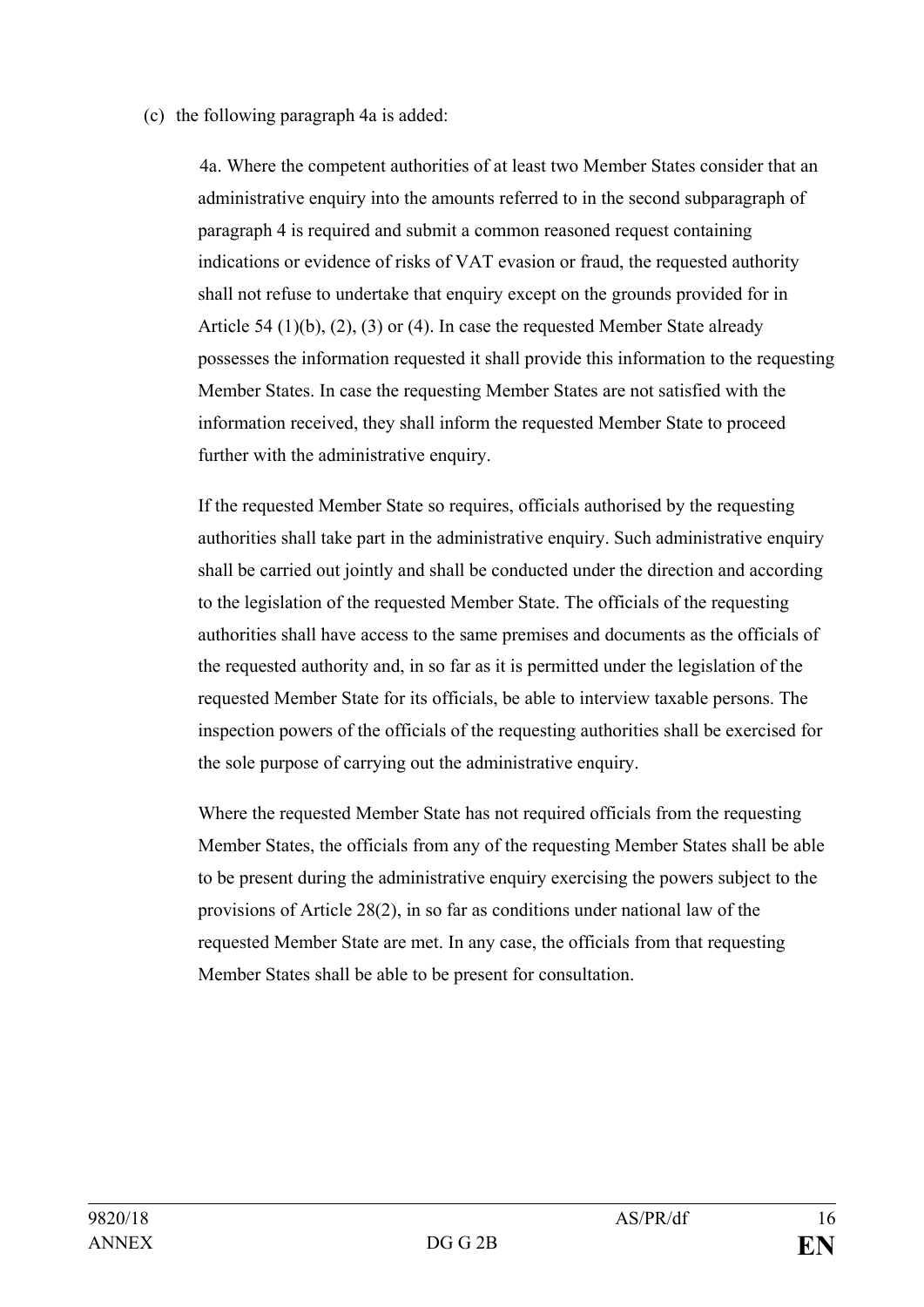Where officials from the requesting Member States shall participate or shall be present, the administrative enquiry shall be carried out only when such participation or presence for the purposes of the administrative enquiry is ensured.':

(2) in Article 13, paragraph 3 is replaced by the following:

'3. The information shall be forwarded by means of standard forms except in the cases referred to in Article 50 or in specific cases when the respective competent authorities deem other secure means more appropriate and agree to use them.

The Commission shall adopt by means of implementing acts the standard forms. Those implementing acts shall be adopted in accordance with the examination procedure referred to in Article  $58(2)$ ;

(3) Article 17 is amended as follows:

(a) in paragraph 1, the following point  $(f)$  is added :

'(f) information which it collects pursuant to points (a) and (b) of Article 143(2) of Directive 2006/112/EC, as well as the country of origin, the country of destination, the commodity code, the currency, the total amount, the exchange rate, the item price and the net weight .';

(b) paragraph 2 is replaced by the following:

'2. The Commission shall adopt by means of implementing acts the technical details concerning the automated enquiry of the information referred to in points (а) to (f) of paragraph 1 of this Article. Those implementing acts shall be adopted in accordance with the examination procedure referred to in Article 58(2).';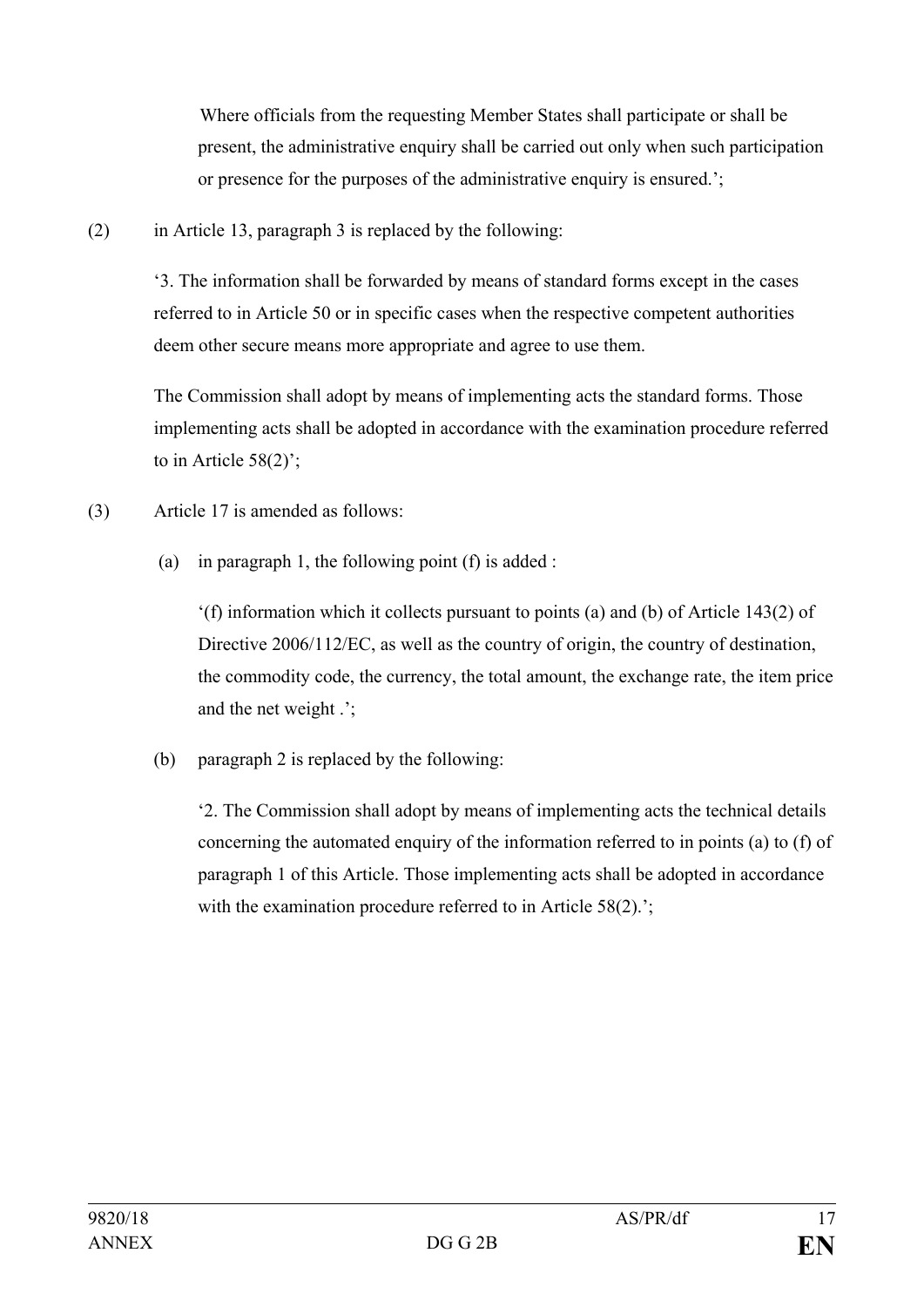(c) the following paragraph 3 is added:

'3. The Commission shall determine by means of implementing acts the data elements of the information referred to in point (f) of paragraph 1 of this Article. Those implementing acts shall be adopted in accordance with the examination procedure referred to in Article 58(2).';

- (4) Article 21 is amended as follows:
	- (a) the following paragraph 1a is inserted:

'1a. Every Member State shall grant its officials who check the requirements provided for in Article 143(2) of Directive 2006/112/EC access to the information referred to in points (a) to (c) of Article(17)(1) of this Regulation for which automated access is granted by the other Member States.';

- (b) in paragraph 2, point (e) is amended as follows:
	- (i) points (i) and (ii) are replaced by the following:

'(i) access is in connection with an investigation into suspected fraud or is to detect fraud;

(ii) access is through a Eurofisc liaison official, as referred to in Article 36(1), who holds a personal user identification for the electronic systems allowing access to this information. ;

(ii) point (iii) is deleted;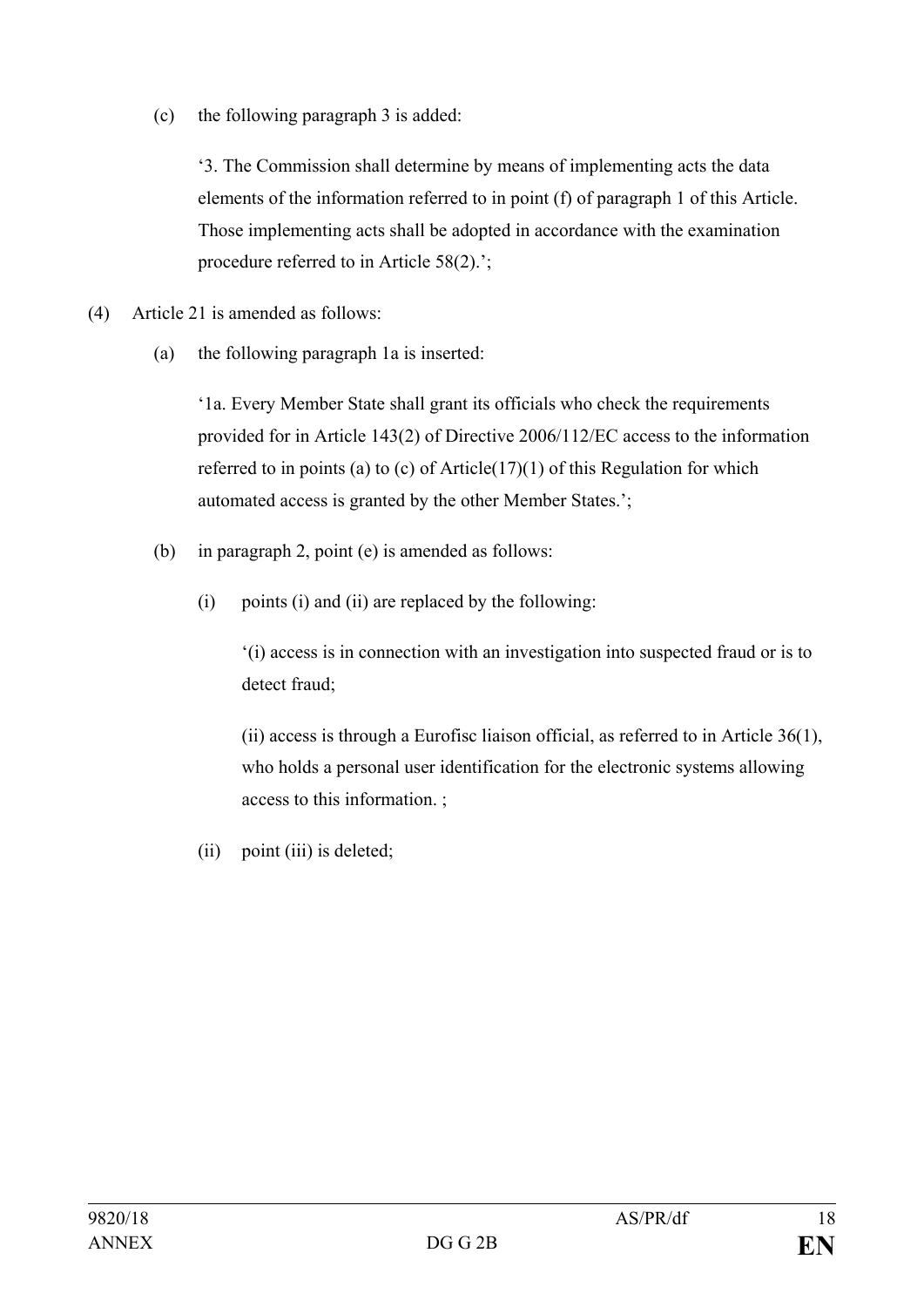(c) the following paragraph 2a is inserted:

'2a. With respect to the information referred to in Article  $17(1)(f)$ , the following details shall be accessible:

- (a) the VAT identification numbers issued by the Member State receiving the information;
- (b) the VAT identification numbers of the importer or of his tax representative who supplies the goods to persons holding a VAT identification number referred to in point (a);
- (c) the country of origin, the country of destination, the commodity code, the total amount and the net weight of the imported goods followed by an intra-Community supply of goods from each person referred to in point (b) to each person holding a VAT identification number referred to in point (a);
- (d) the country of origin, the country of destination, the commodity code, the currency, the total amount, exchange rate, the item price and the net weight of the imported goods followed by an intra-Community supply of goods from each person referred to in point (b) to each person holding a VAT identification number issued by another Member State under the following conditions:
	- (i) access is in connection with an investigation into suspected fraud or is to detect fraud;
	- (ii) access is through a Eurofisc liaison official, as referred to in Article 36(1), who holds a personal user identification for the electronic systems allowing access to this information.

The values referred to in points (c) and (d) shall be expressed in the currency of the Member State providing the information and shall relate to each single administrative document submitted.';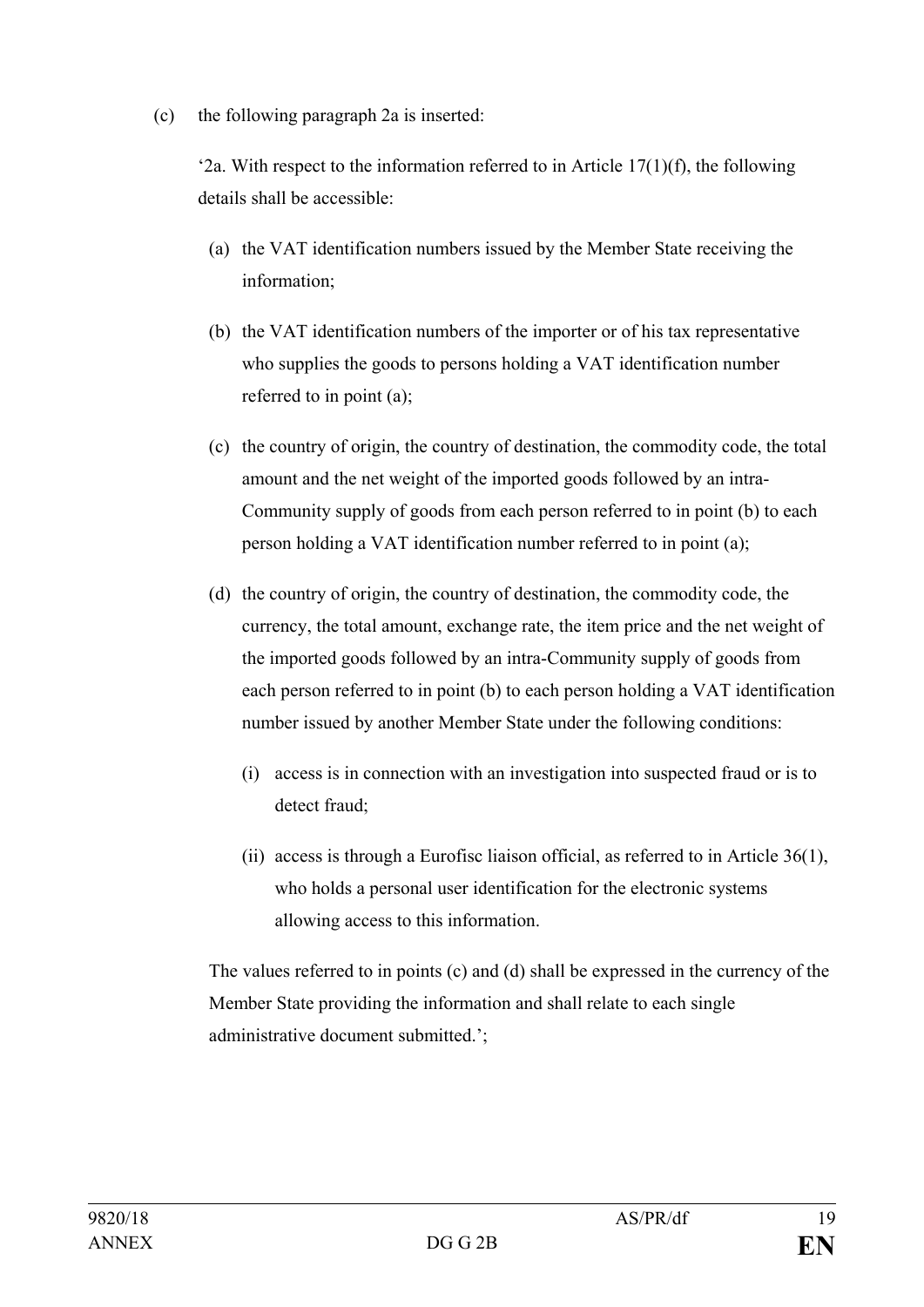(d) the following paragraph 3 is added:

'3. The Commission shall determine by means of implementing acts the practical arrangements as regards the conditions provided for in point (e) of paragraph 2 of this Article in order to enable the Member State providing the information to identify the Eurofisc liaison official accessing the information. Those implementing acts shall be adopted in accordance with the examination procedure referred to in Article  $58(2)$ ;

(e) paragraph 3 is replaced by the following:

'3. The Commission shall determine by means of implementing acts the practical arrangements as regards the conditions provided for in point (e) of paragraph 2 and in point (d) of paragraph 2a of this Article in order to enable the Member State providing the information to identify the Eurofisc liaison official accessing the information. Those implementing acts shall be adopted in accordance with the examination procedure referred to in Article 58(2).';

(5) the following Article 21a is inserted:

## '*Article 21a*

1. Every Member State shall grant the competent authority of any other Member State automated access to the following information in relation to national vehicle registrations:

(a) identification data relating to vehicles;

(b) identification data relating to the owners and the holders of the vehicle in whose name the vehicle is registered, as defined in the law of the Member State of registration.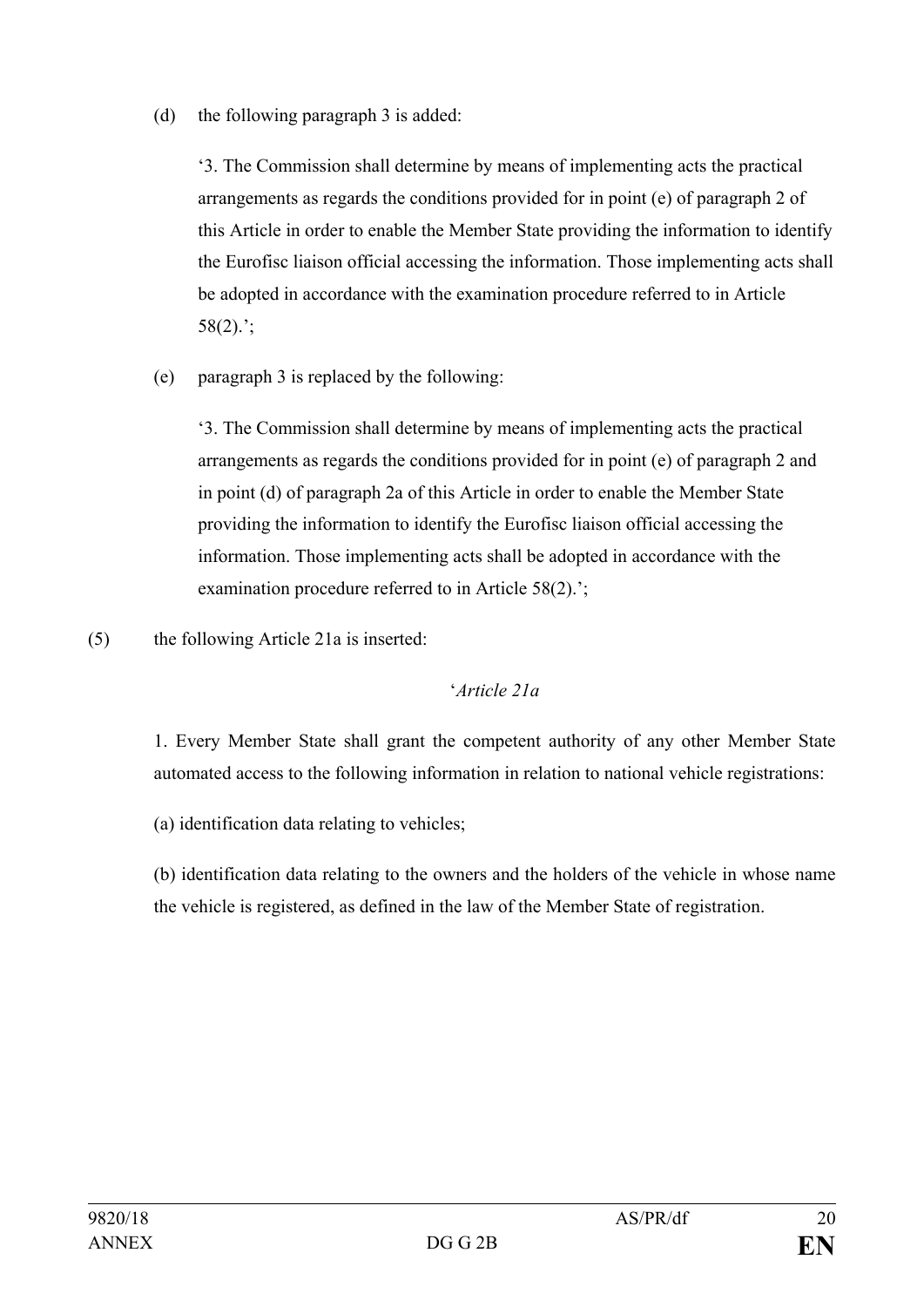2. Access to the information referred to in paragraph 1, shall be granted under the following conditions:

(i) access is in connection with an investigation into suspected VAT fraud or is to detect VAT fraud;

(ii) access is through a Eurofisc liaison official, as referred to in Article 36(1), who holds a personal user identification for the electronic systems allowing access to this information.

3. The Commission shall determine by means of implementing acts the data elements and the technical details concerning the automated enquiry of the information referred to in paragraph 1 of this Article and the practical arrangements as regards the conditions provided for in paragraph 2 of this Article in order to enable the Member State providing the information to identify the Eurofisc liaison official accessing the information. Those implementing acts shall be adopted in accordance with the examination procedure referred to in Article 58(2).';

(6) Article 24 is replaced by the following:

"Where, for the purposes of Articles 17 to 21a, the competent authorities of the Member States exchange information by electronic means, they shall take all measures necessary to ensure compliance with Article 55.

Member States shall be responsible for all necessary developments to their systems to permit the exchange of that information using the CCN/CSI network or any other similar secure network used to exchange the information referred to in Article 21a by electronic means .";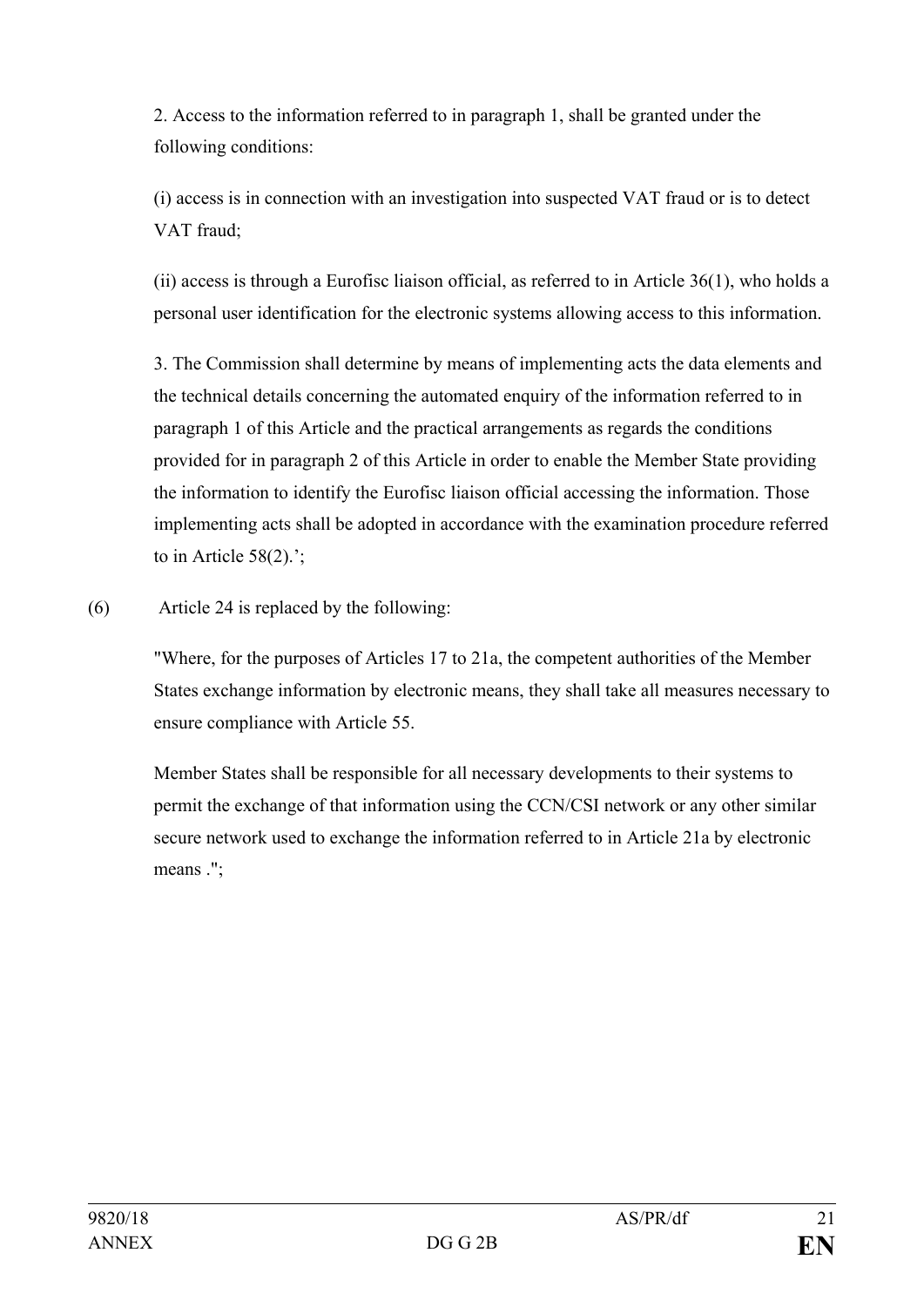(7) the title of CHAPTER VII is replaced by the following:

# 'PRESENCE IN ADMINISTRATIVE OFFICES AND DURING ADMINISTRATIVE ENQUIRIES AND ADMINISTRATIVE ENQUIRIES CARRIED OUT JOINTLY ;

- (8) Article 28 is amended as follows:
	- (a) the following paragraph 2a is inserted:

'2a. By agreement between the requesting authorities and the requested authority, and in accordance with the arrangements laid down by the latter, officials authorised by the requesting authorities may, with a view to collecting and exchanging the information referred to in Article 1, take part in the administrative enquiries carried out in the territory of the requested Member State. Such administrative enquiries shall be carried out jointly by the officials of the requesting and requested authorities and shall be conducted under the direction and according to the legislation of the requested Member State. The officials of the requesting authorities shall have access to the same premises and documents as the officials of the requested authority and, in so far as it is permitted under the legislation of the requested Member State for its officials, be able to interview taxable persons.

Where it is permitted under the legislation of the requested Member State the officials of the requesting Member States shall exercise the same inspection powers as those conferred on officials of the requested Member State.

The inspection powers of the officials of the requesting authorities shall be exercised for the sole purpose of carrying out the administrative enquiry.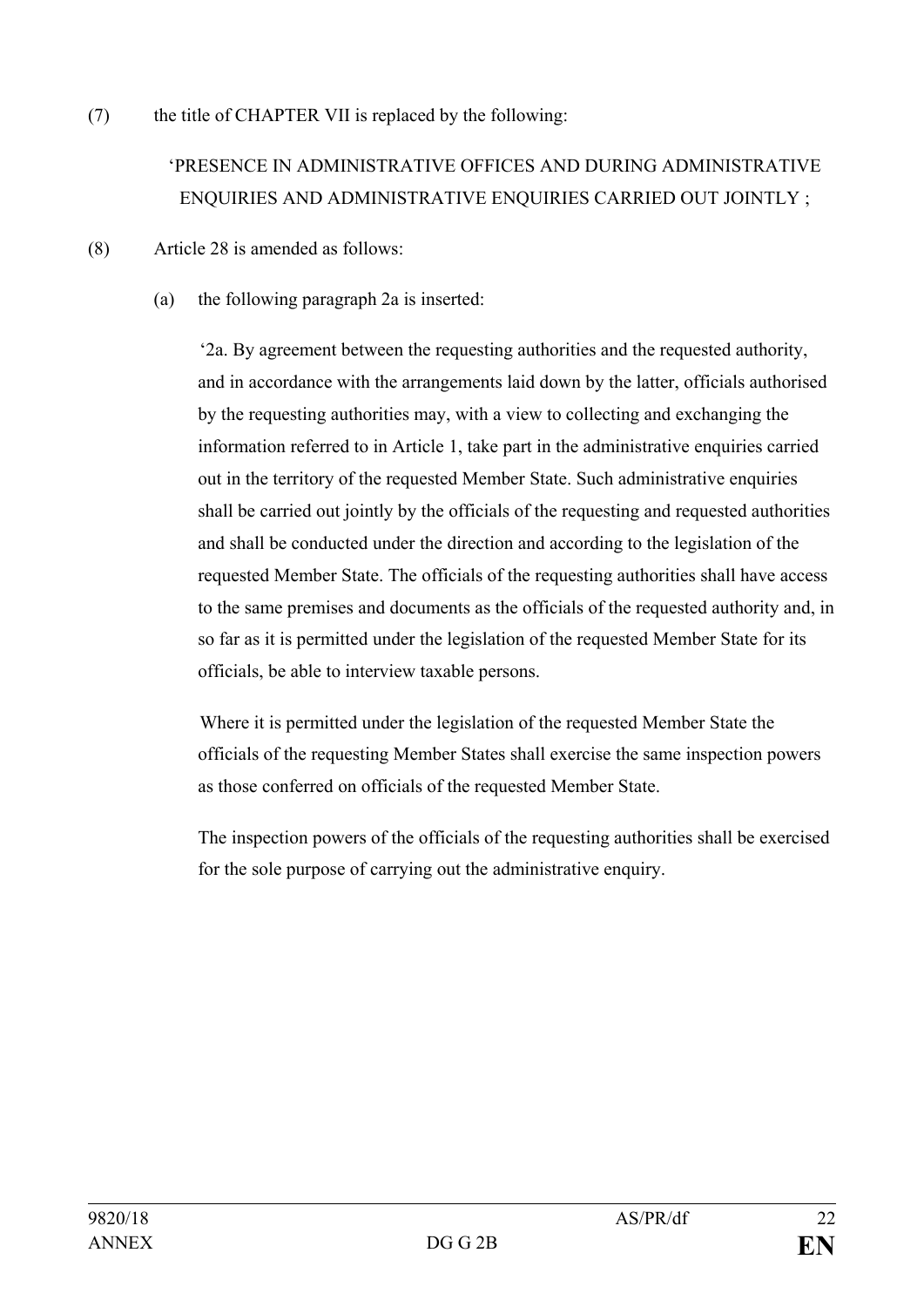By agreement between the requesting authorities and the requested authority, and in accordance with the arrangements laid down by the requested authority, the participating authorities may draft a common enquiry report.';

(b) paragraph 3 is replaced by the following:

'3. The officials of the requesting authority present in another Member State in accordance with paragraphs 1, 2 and 2a must at all times be able to produce written authority stating their identity and their official capacity.';

- (9) Article 33 is amended as follows:
	- (a) paragraph 1 is replaced by the following:

'1. In order to promote and facilitate multilateral cooperation in the fight against VAT fraud, this Chapter establishes a network for the swift exchange, processing and analysis of targeted information on cross-border fraud between Member States and for the coordination of any follow-up actions ('Eurofisc').';

- (b) paragraph 2 is amended as follows:
	- (i) point (b) and (c) are replaced by the following:

'(b) carry out and coordinate the swift multilateral exchange and the joint processing and analysis of targeted information on cross-border fraud in the subject areas in which Eurofisc operates ('Eurofisc working fields');

(c) coordinate the work of the Eurofisc liaison officials as referred to in Article 36(1) of the participating Member States in acting on warnings and information received;';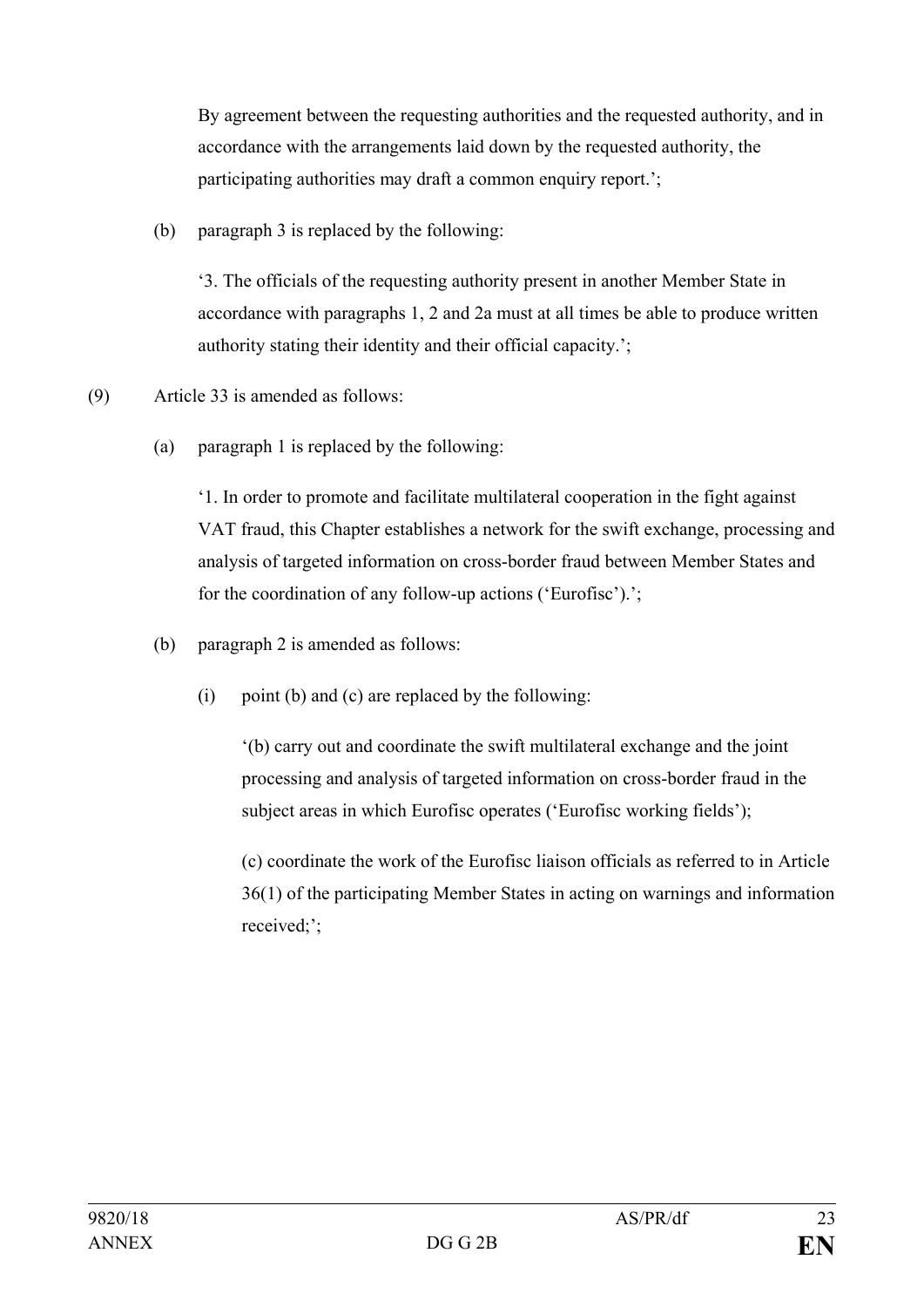(ii) the following point (d) is added:

" (d) coordinate participating Member States' administrative enquiries of fraud identified by the Eurofisc liaison officials as referred to in Article 36(1) without the power to require Member States to carry out administrative enquiries.";

(10) in Article 34, paragraph 2 is replaced by the following:

'2. Member States having chosen to take part in a Eurofisc working field shall actively participate in the multilateral exchange and the joint processing and analysis of targeted information on cross-border fraud between all participating Member States and in the coordination of any follow-up actions. "

(11) Article 35 is replaced by the following:

## *'Article 35*

The Commission shall provide Eurofisc with technical and logistical support. The Commission shall not have access to the information referred to in Article 1, which may be exchanged over Eurofisc, except in the circumstances provided for in Article 55(2).';

- (12) Article 36 is amended as follows:
	- (a) the following paragraph 1a is inserted:

'1a. The liaison officials of the Member States shall designate a Eurofisc chairperson among the Eurofisc liaison officials, for a limited period of time.

The liaison officials of the Member States shall:

- (a) agree on the establishment and termination of Eurofisc working fields;
- (b) examine any issues relating to the operational functioning of Eurofisc;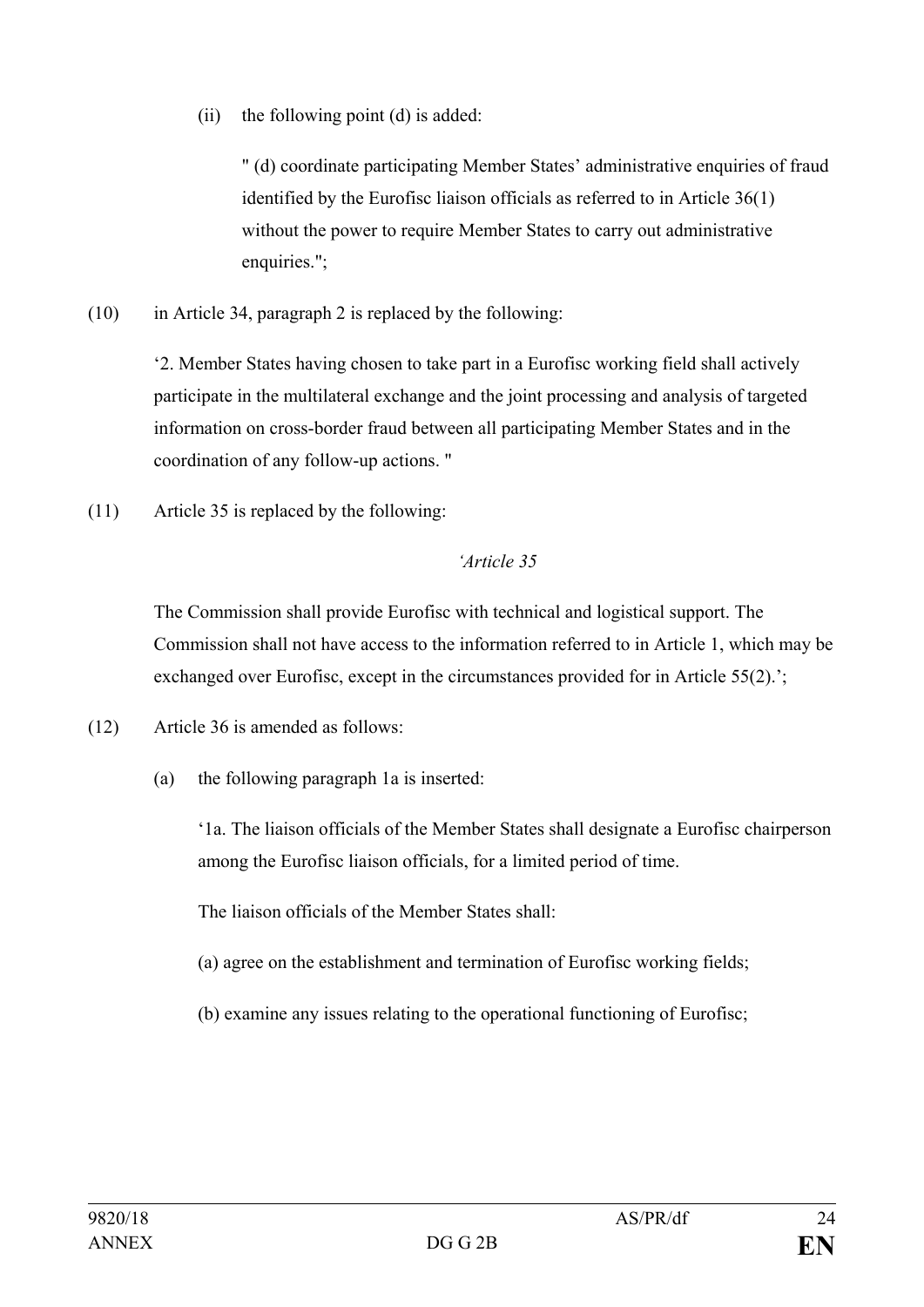(c) assess, at least on a yearly basis, the effectiveness and efficiency of the operation of Eurofisc activities;

(d) approve the annual report, referred to in Article 37.'

(b) paragraph 2 is replaced by the following:

'2. The liaison officials of the Member States participating in a particular Eurofisc working field ('participating Eurofisc liaison officials') shall designate a Eurofisc working field coordinator, among the participating Eurofisc liaison officials, for a limited period of time.

Eurofisc working field coordinators shall:

(a) collate the information received from the participating Eurofisc liaison officials as agreed by the working field participants and shall make all information available to the other participating Eurofisc liaison officials; this information shall be exchanged by electronic means;

(b) ensure that the information received from the participating Eurofisc liaison officials is processed and analysed together with the relevant targeted information on cross-border fraud communicated or collected pursuant to this Regulation, as agreed by the participants in the working field, and shall make the result available to all participating Eurofisc liaison officials;

(c) provide feedback to all participating Eurofisc liaison officials;

(d) submit an annual report on the activities of the working field to the liaison officials of the Member States.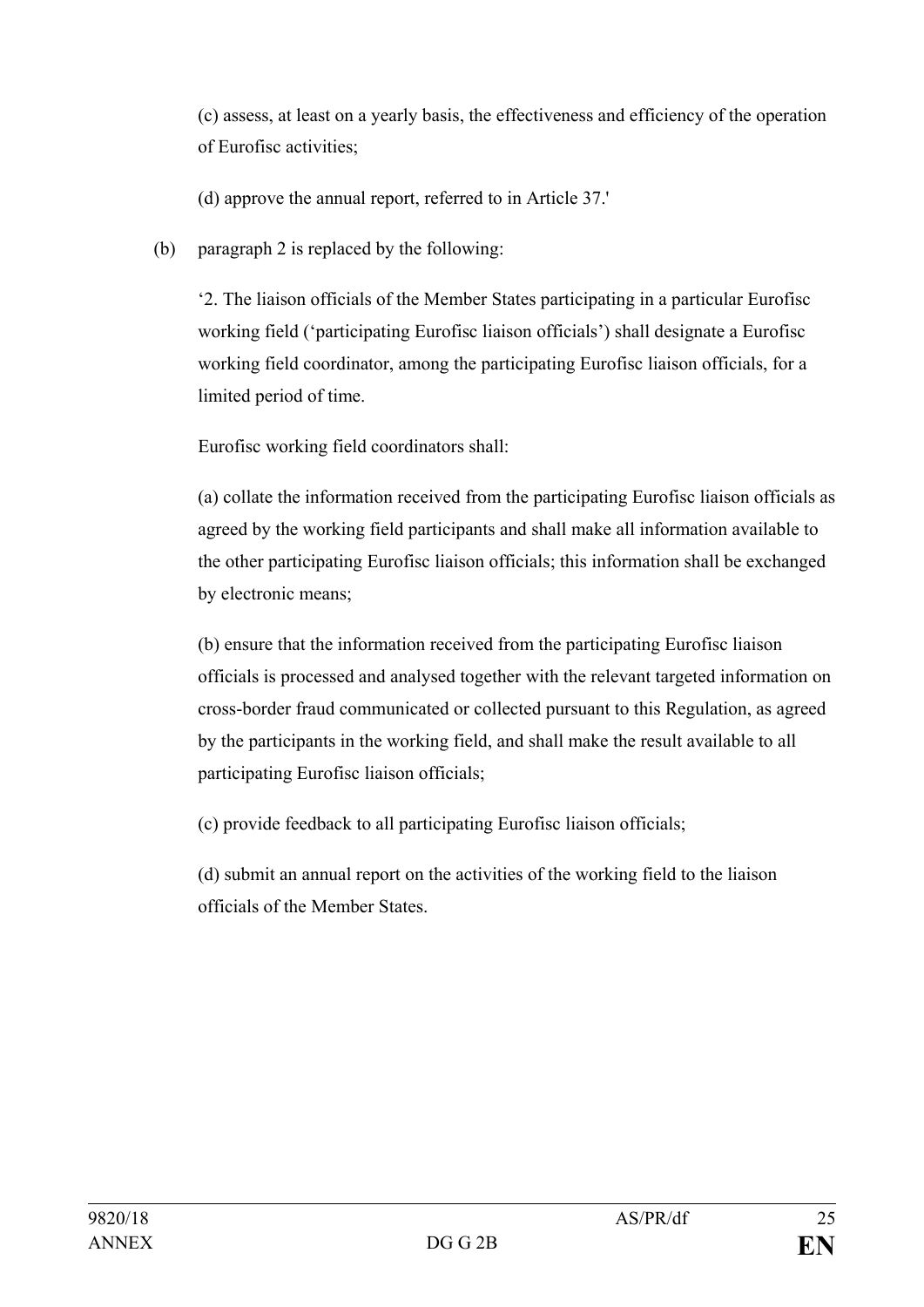(c) the following paragraphs 3, 4 and 5 are added:

'3. Eurofisc working field coordinators may request relevant information from Europol and the European Anti-Fraud Office ('OLAF'). For this purpose and as agreed by the working field participants they may send them as much information as necessary in order to receive the requested information.

4. Eurofisc working field coordinators shall make the information received from Europol and OLAF available to the other participating Eurofisc liaison officials; this information shall be exchanged by electronic means.

5. Eurofisc working field coordinators shall also ensure that the information received from Europol and OLAF, is processed and analysed together with the relevant targeted information communicated or collected pursuant to this Regulation, as agreed by the working field participants, and shall make the results available to the participating Eurofisc liaison officials.'

(13) Article 37 is replaced by the following:

## '*Article 37*

The Eurofisc chairperson shall submit an annual report on the activities of all of the working fields to the Committee referred to in Article 58(1).

The Commission shall adopt by means of implementing acts the procedural arrangements in relation to Eurofisc. Those implementing acts shall be adopted in accordance with the examination procedure referred to in Article 58(2).';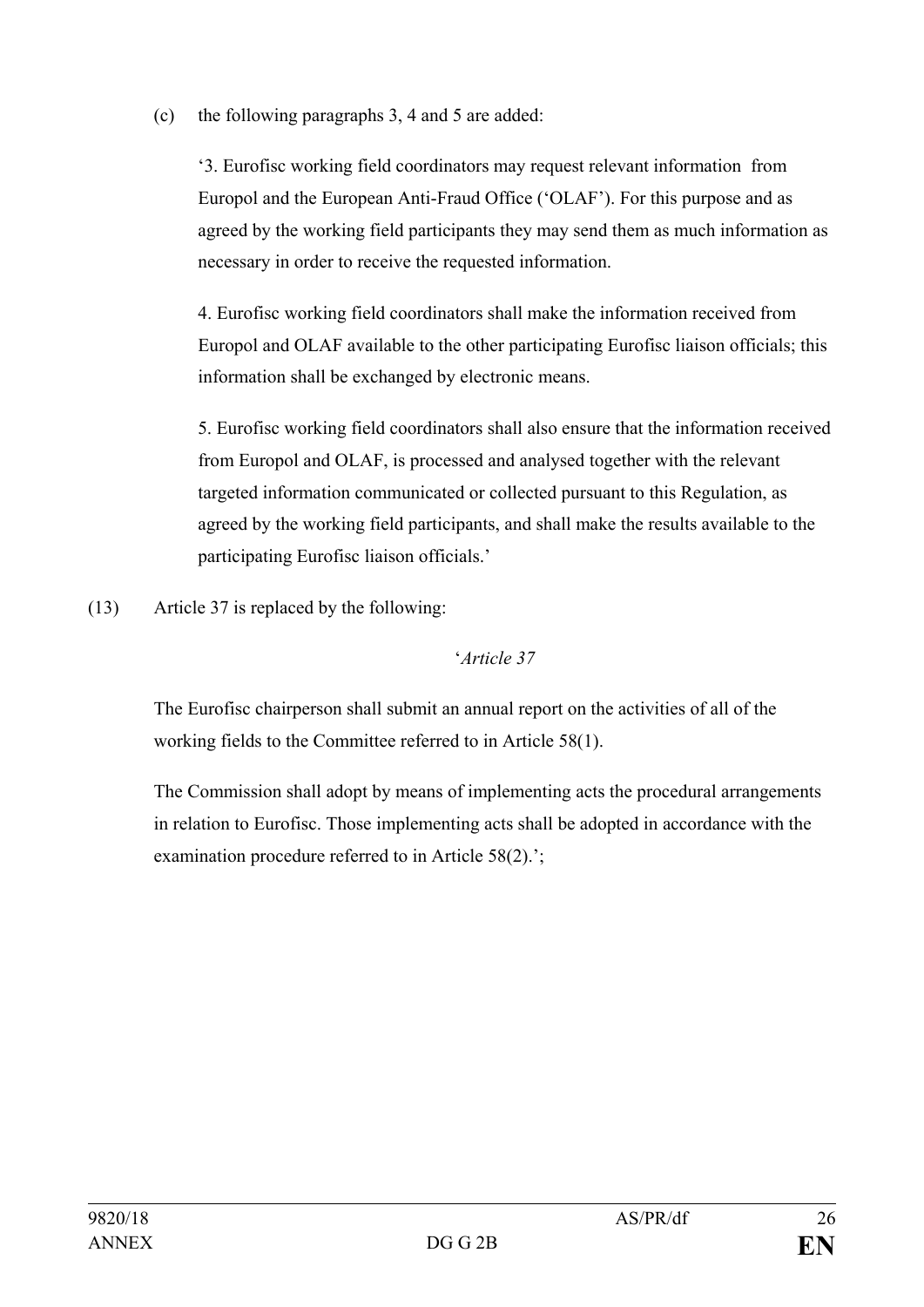(14) in paragraph 1 of Article 48, the following subparagraphs are added:

'Where the Member State of establishment becomes aware that a taxable person making a request for refund of VAT, in accordance with Article 5 of Directive 2008/9/EC, has tax liabilities in that Member State of establishment, it may request the consent of the taxable person for the transfer of the VAT refund directly to this Member State in order to discharge the outstanding tax liabilities. Where the taxable person consents to this transfer, the Member State of establishment shall inform the Member State of refund of the amount regarding which the consent is obtained and the Member State of refund on behalf of the taxable person shall transfer this amount to the Member State of establishment. The Member State of establishment shall inform the taxable person whether the amount transferred amounts to either a full or a partial discharge of the tax liability in accordance with its national law and administrative practices. However the transfer of the VAT refund to the Member State of establishment shall not affect the right of the Member State of refund to recover the liabilities that the taxable person has in the latter Member State.

Where the tax liabilities in the Member State of establishment are disputed, the transfer of the refund amounts can be used by the Member State of establishment as a retention measure, with the consent of the taxable person, in so far as an effective judicial review is ensured in that Member State.'

(15) the title of CHAPTER XIII is replaced by the following:

# 'RELATIONS WITH THE COMMISSION AND OTHER INSTITUTIONS, BODIES, OFFICES AND AGENCIES OF THE UNION';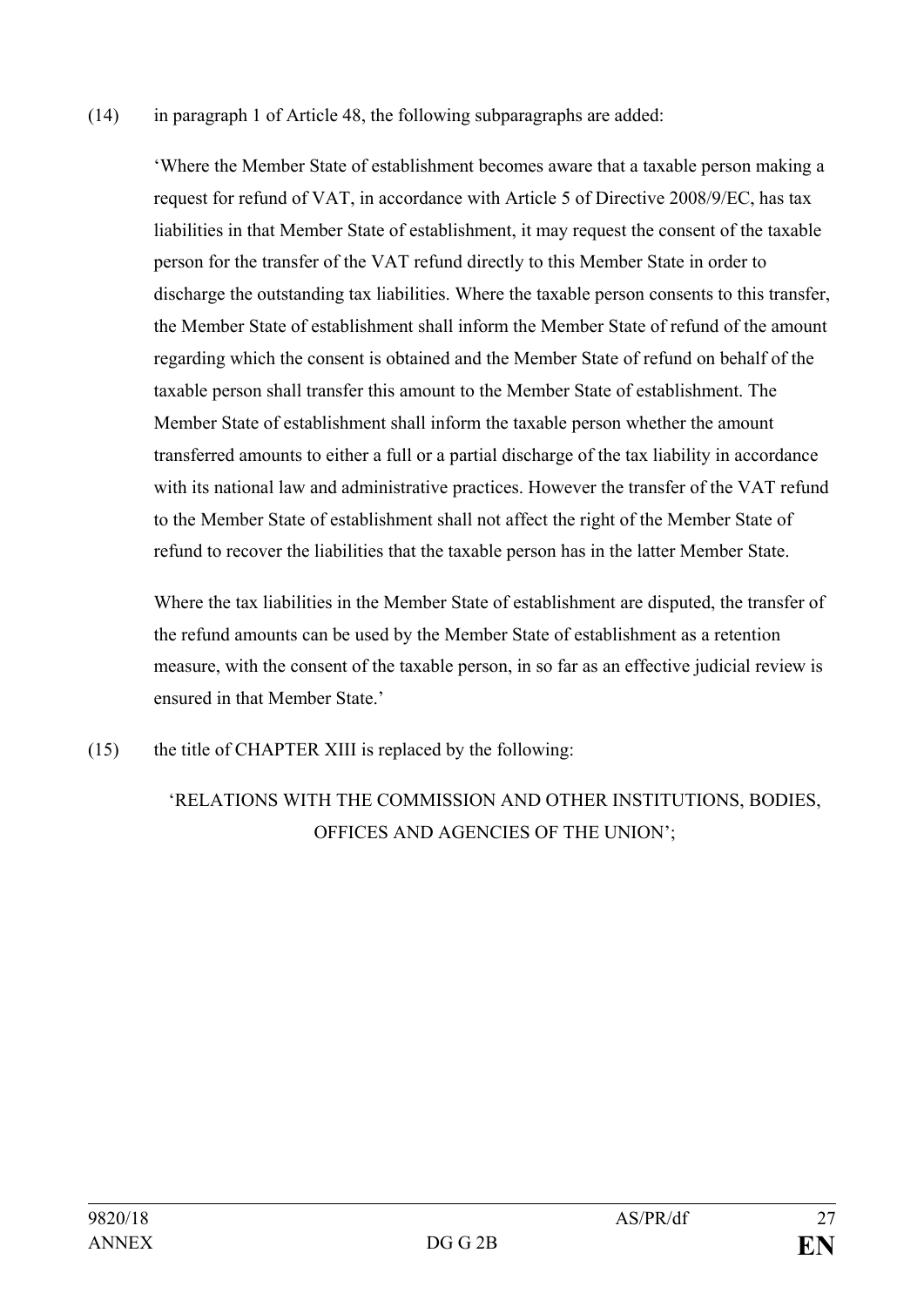(16 ) in Article 49, the following paragraph 2a is added:

'2a. The Member States may communicate to the European Anti-fraud Office relevant information to enable it to consider appropriate action in accordance with its mandate. Where that information was received from another Member State, the latter may require that the transmission of the information be subject to its prior agreement';

(17) Article 55 is amended as follows:

(a) paragraph 2 is replaced by the following:

'2. Persons duly accredited by the Security Accreditation Authority of the Commission may have access to this information only in so far as it is necessary for care, maintenance and development of the electronic systems hosted by the Commission and used by the Member States to implement this Regulation.';

(b) paragraph 5 is replaced by the following:

'5. All storage, processing or exchange of information referred to in this Regulation is subject to the provisions of Regulation (EU) 2016/679 of the European Parliament and of the Council(\*) and Regulation (EC) No 45/2001 of the European Parliament and of the Council (\*\*). However, Member States shall for the purpose of the correct application of this Regulation, restrict the scope of the obligations and rights provided for in Articles 12, 13, 14, 15, 17, 21 and 22 of Regulation (EU) 2016/679. Such restrictions shall be limited to what is strictly necessary in order to safeguard the interests referred to in Article  $23(1)(e)$  of that Regulation, in particular to:

(a) enable the competent authorities of the Member States to fulfil their tasks properly for the purposes of this Regulation; or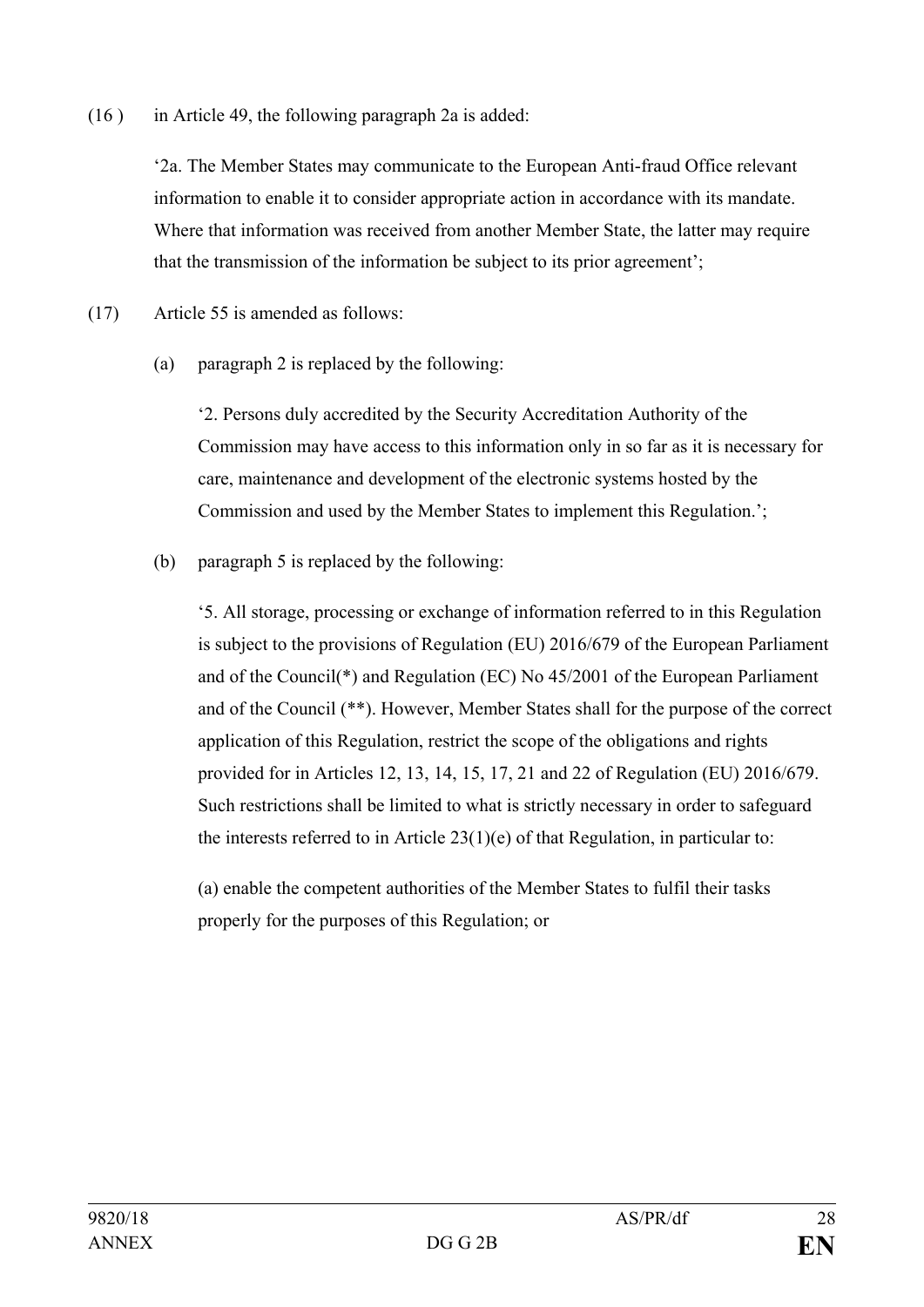(b) avoid obstructing official or legal enquiries, analyses, investigations or procedures for the purposes of this Regulation and to ensure that the prevention, investigation and detection of tax evasion and tax fraud is not jeopardised.

The processing and storage of information referred to in this Regulation shall be carried out only for the purposes referred to in Article 1(1) of this Regulation and the information shall not be further processed in a way that is incompatible with those purposes. The processing of personal data on the basis of this Regulation for any other purposes, such as commercial purposes, shall be prohibited. The storage periods of this information shall be limited to the extent necessary to achieve those purposes. The storage periods of the information referred to in Article 17 of this Regulation shall be determined as per the limitation periods provided for in the legislation of the Member State concerned but no longer than ten years. ';

(\*) Regulation (EU) 2016/679 of the European Parliament and of the Council of 27 April 2016 on the protection of natural persons with regard to the processing of personal data and on the free movement of such data, and repealing Directive 95/46/EC (General Data Protection Regulation) (OJ L 119, 4.5.2016, p. 1).

 $\_$  , and the set of the set of the set of the set of the set of the set of the set of the set of the set of the set of the set of the set of the set of the set of the set of the set of the set of the set of the set of th

(\*\*) Regulation (EC) No 45/2001 of the European Parliament and of the Council of 18 December 2000 on the protection of individuals with regard to the processing of personal data by the Community institutions and bodies and on the free movement of such data (OJ L 8, 12.01.2001, p. 1).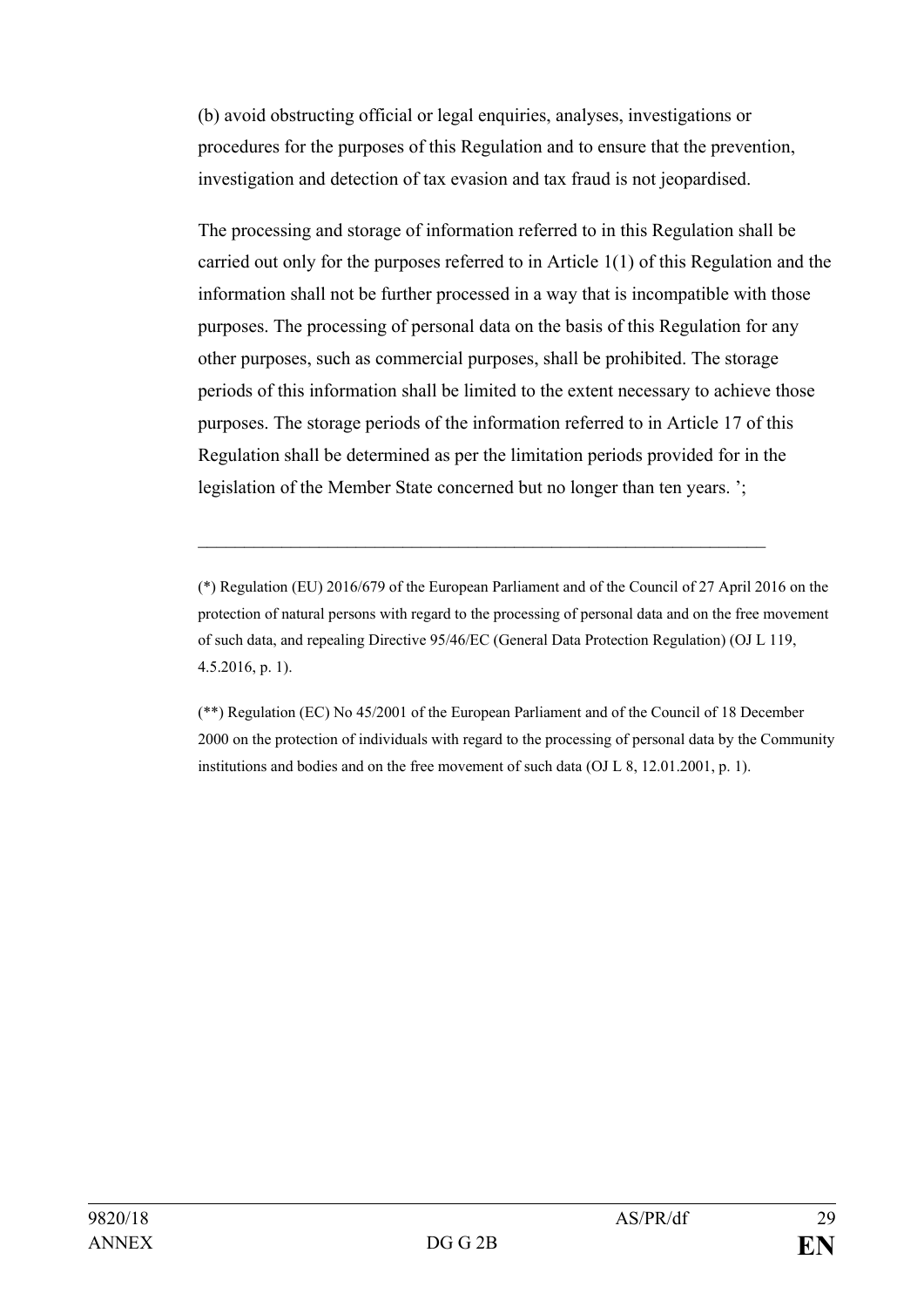(18) in Article 58, paragraph 2 is replaced by the following:

'2. Where reference is made to this paragraph, Article 5 of Regulation (EU) No 182/2011 of the European Parliament and of the Council(\*) shall apply.';

\_\_\_\_\_\_\_\_\_\_\_\_\_\_\_\_\_\_\_\_\_\_\_\_\_\_\_\_\_\_\_\_\_\_\_\_\_\_\_\_\_\_\_\_\_\_\_\_\_\_\_\_\_\_\_\_\_\_\_\_\_\_\_\_\_

(\*) Regulation (EU) No 182/2011 of the European Parliament and of the Council of 16 February 2011 laying down the rules and general principles concerning mechanisms for control by Member States of the Commission's exercise of implementing powers (OJ L 55, 28.2.2011, p. 13).

(19) Annex I is deleted.

## *Article 2*

# *Amendments to Regulation (EU) 2017/2454*

Article 1 of Regulation (EU) 2017/2454 is amended as follows:

(1) point 5 is replaced by the following:

'(5) in Article 17, paragraph 2 is replaced by the following:

'2. The Commission shall adopt by means of implementing acts the technical details concerning the automated enquiry of the information referred to in points (a) to (f) of paragraph 1 of this Article. Those implementing acts shall be adopted in accordance with the examination procedure referred to in Article 58(2)'';

(2) point 8 is deleted.